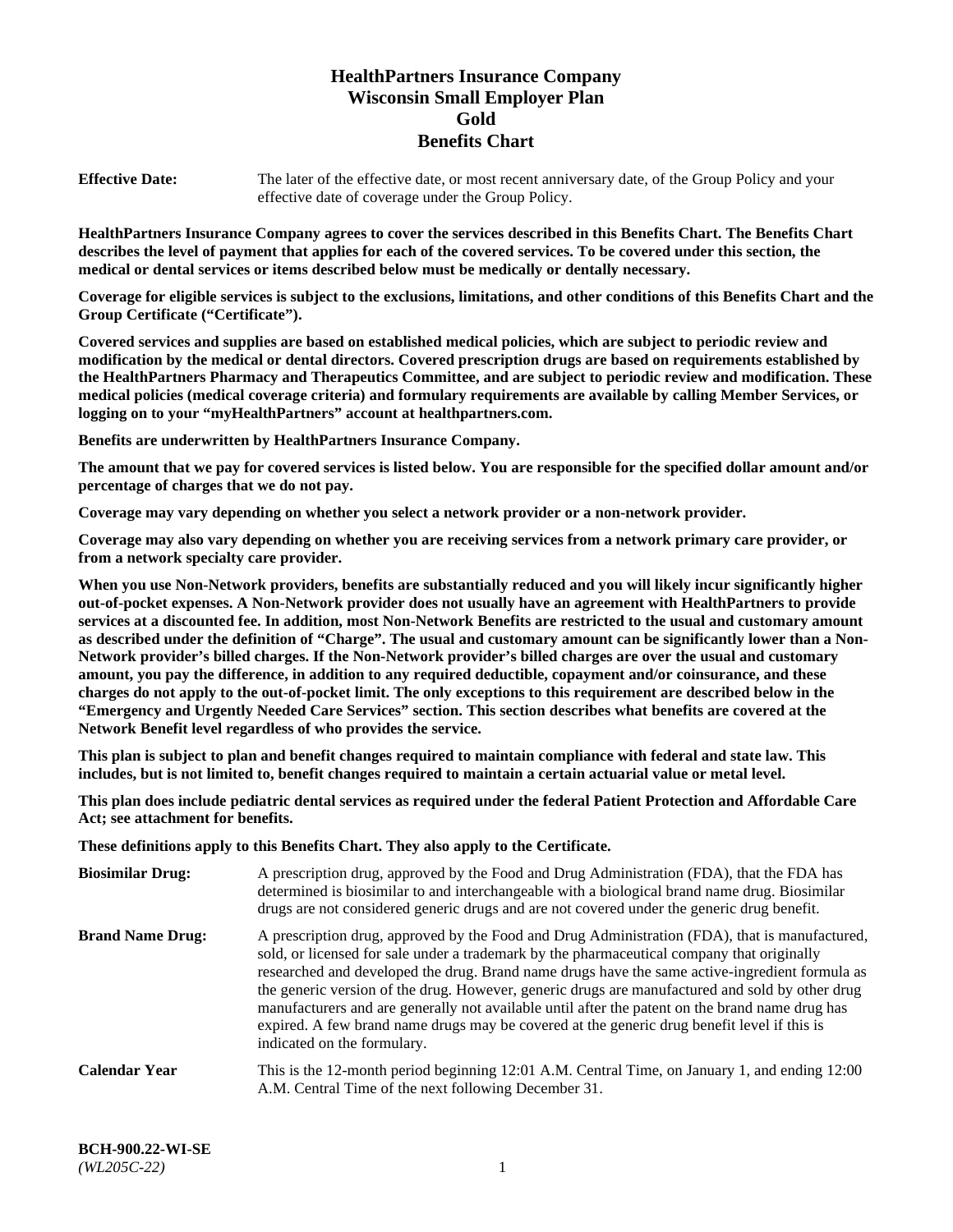| <b>Charge:</b> | For covered services delivered by a network provider, this is the provider's discounted fee for a<br>given medical/surgical service, procedure or item.                                                                                                                                                                                                                                                                                                                                                                                                                                                                                                                                                                 |
|----------------|-------------------------------------------------------------------------------------------------------------------------------------------------------------------------------------------------------------------------------------------------------------------------------------------------------------------------------------------------------------------------------------------------------------------------------------------------------------------------------------------------------------------------------------------------------------------------------------------------------------------------------------------------------------------------------------------------------------------------|
|                | For covered services delivered by non-network providers, a contracted rate may apply if such<br>arrangement is available to HealthPartners.                                                                                                                                                                                                                                                                                                                                                                                                                                                                                                                                                                             |
|                | For the usual and customary charge for covered services delivered by non-network providers, our<br>payment is calculated using one of the following options, depending on availability: 1) a<br>percentage of the Medicare fee schedule; 2) a comparable schedule if the service is not on the<br>Medicare fee schedule; or 3) a commercially reasonable rate for such service if a fee schedule is<br>not available.                                                                                                                                                                                                                                                                                                   |
|                | The usual and customary charge is the maximum amount allowed that we consider in the<br>calculation of the payment of charges incurred for certain covered services. You must pay for any<br>charges above the usual and customary charge, and they do not apply to the out-of-pocket limit.                                                                                                                                                                                                                                                                                                                                                                                                                            |
|                | A charge is incurred for covered ambulatory medical and surgical services, on the date the service<br>or item is provided. A charge is incurred for covered inpatient services, on the date of admission to<br>a hospital. To be covered, a charge must be incurred on or after your effective date and on or<br>before the termination date.                                                                                                                                                                                                                                                                                                                                                                           |
|                | Copayment/Coinsurance: The specified dollar amount, or percentage, of charges incurred for covered services, which we do<br>not pay, but which you must pay, each time you receive certain medical services, procedures or<br>items. Our payment for those covered services or items begins after the copayment or coinsurance<br>is satisfied. Covered services or items requiring a copayment or coinsurance are specified in this<br>Benefits Chart.                                                                                                                                                                                                                                                                 |
|                | For services provided by a network provider:<br>An amount which is listed as a flat dollar copayment is applied to a network provider's discounted<br>charge for a given service. However, if the network provider's discounted charge for a service or<br>item is less than the flat dollar copayment, you will pay the network provider's discounted charge.<br>An amount which is listed as a percentage of charges or coinsurance is based on the network<br>provider's discounted charges, calculated at the time the claim is processed, which may include an<br>agreed upon fee schedule rate for case rate or withhold arrangements.                                                                            |
|                | For services provided by a non-network provider:<br>Any copayment or coinsurance is applied to the lesser of the provider's charges or the usual and<br>customary charge for a service.                                                                                                                                                                                                                                                                                                                                                                                                                                                                                                                                 |
|                | A copayment or coinsurance is due at the time a service is provided, or when billed by the<br>provider. The copayment or coinsurance applicable for a scheduled visit with a HealthPartners<br>network provider will be collected for each visit, late cancellation and failed appointment.                                                                                                                                                                                                                                                                                                                                                                                                                             |
| Deductible:    | The specified dollar amount of charges incurred for covered services, which we do not pay, but an<br>enrollee or a family has to pay first in a calendar year. Our payment for those services or items<br>begins after the deductible is satisfied. For network providers, the amount of the charges that apply<br>to the deductible are based on the network provider's discounted charges, calculated at the time<br>the claim is processed, which may include an agreed upon fee schedule rate for case rate or<br>withhold arrangements. For non-network providers, the amount of charges that apply to the<br>deductible are the lesser of the provider's charges or the usual and customary charge for a service. |
|                | Any amounts paid or reimbursed by a third party, including but not limited to: point of service<br>rebates, manufacturer coupons, manufacturer debits cards or other forms of direct reimbursement<br>to an Insured for a product or service, will not apply toward your deductible, to the extent<br>permitted under state and federal law.                                                                                                                                                                                                                                                                                                                                                                            |
|                | Your plan has an embedded deductible. This means once an Insured meets the individual<br>deductible, the plan begins paying benefits for that person. If two or more members of the family<br>meet the family deductible, the plan begins paying benefits for all members of the family,<br>regardless of whether each Insured has met the individual deductible. However, an Insured may<br>not contribute more than the individual deductible toward the family deductible.                                                                                                                                                                                                                                           |
|                | All services are subject to the deductible unless otherwise indicated below in this Benefits Chart.                                                                                                                                                                                                                                                                                                                                                                                                                                                                                                                                                                                                                     |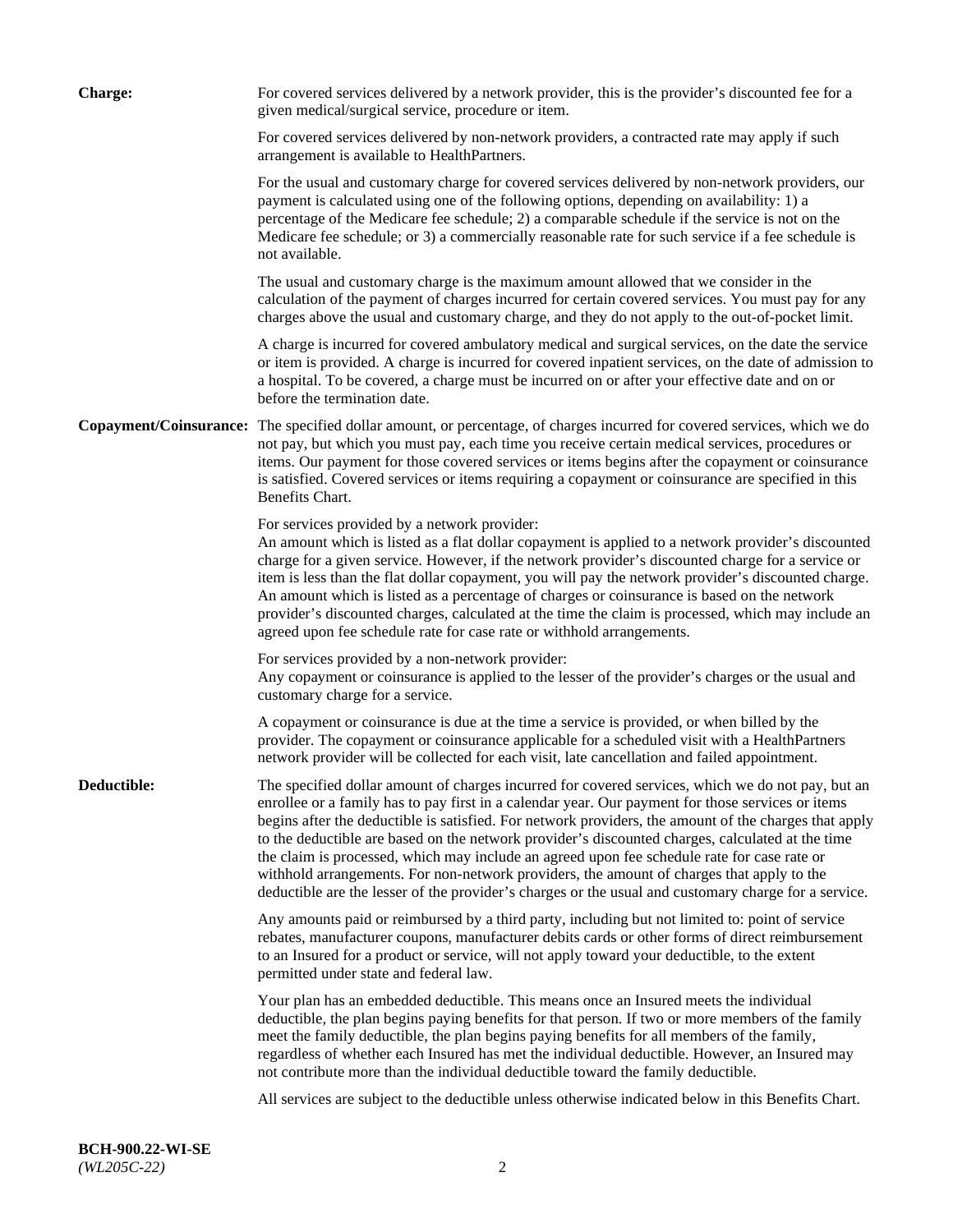| Formulary:                                 | This is a current list, which may be revised from time to time, of prescription drugs, medications,<br>equipment and supplies covered by us as indicated in this Benefits Chart which are covered at the<br>highest benefit level. Some drugs on the formulary may require prior authorization to be covered<br>as formulary drugs. The formulary, and information on drugs that require prior authorization, are<br>available by calling Member Services, or logging on to your "myHealthPartners" account at<br>healthpartners.com. |
|--------------------------------------------|---------------------------------------------------------------------------------------------------------------------------------------------------------------------------------------------------------------------------------------------------------------------------------------------------------------------------------------------------------------------------------------------------------------------------------------------------------------------------------------------------------------------------------------|
| <b>Generic Drug:</b>                       | A prescription drug, approved by the Food and Drug Administration (FDA), that the FDA has<br>determined is comparable to a brand name drug product in dosage form, strength, route of<br>administration, quality, intended use and documented bioequivalence. Generally, generic drugs<br>cost less than brand name drugs. Some brand name drugs may be covered at the generic drug<br>benefit level if this is indicated on the formulary.                                                                                           |
| <b>Lifetime Maximum</b><br><b>Benefit:</b> | The specified coverage limit actually paid by us for services and/or charges incurred by you for any<br>given procedure or diagnosis. Payment of benefits under this Benefits Chart ceases when that lifetime<br>maximum benefit is reached. You have to pay for any subsequent charges.                                                                                                                                                                                                                                              |
| <b>Non-Formulary Drug:</b>                 | This is a prescription drug, approved by the Food and Drug Administration (FDA), that is not on<br>the formulary, is medically necessary and is not investigative or experimental or otherwise<br>excluded under the Certificate.                                                                                                                                                                                                                                                                                                     |
| <b>Out-of-Pocket Expenses:</b>             | You pay the specified copayments/coinsurance and deductibles applicable for particular services,<br>subject to the out-of-pocket limit described below. These amounts are in addition to the monthly<br>premium payments.                                                                                                                                                                                                                                                                                                             |
| <b>Out-of-Pocket Limit:</b>                | You pay the copayments/coinsurance and deductibles for covered services, to the individual or<br>family out-of-pocket limit. Thereafter we cover 100% of the charges incurred for all other covered<br>services, for the rest of the calendar year. You pay amounts greater than the out-of-pocket limit if<br>you exceed any lifetime maximum benefit or any visit or day limits.                                                                                                                                                    |
|                                            | Non-Network Benefits above the usual and customary charge (see definition of charge above) do<br>not apply to the out-of-pocket limit.                                                                                                                                                                                                                                                                                                                                                                                                |
|                                            | Non-Network Benefits for transplant surgery do not apply to the out-of-pocket limit.                                                                                                                                                                                                                                                                                                                                                                                                                                                  |
|                                            | Any amounts paid or reimbursed by a third party, including but not limited to: point of service<br>rebates, manufacturer coupons, manufacturer debit cards or other forms of direct reimbursement to<br>an Insured for a product or service, will not apply as an out-of-pocket expense, to the extent<br>permitted under state and federal law.                                                                                                                                                                                      |
|                                            | You are responsible to keep track of the out-of-pocket expenses. Contact Member Services for<br>assistance in determining the amount paid by the enrollee for specific eligible services received.<br>Claims for reimbursement under the out-of-pocket limit provisions are subject to the same time<br>limits and provisions described under the "Claims Provisions" section of the Certificate.                                                                                                                                     |
| <b>Primary Care Providers:</b>             | These are providers in the following categories: Family Practice, General Practice, Internal<br>Medicine, Pediatrics, Adolescent Medicine, Adult Medicine and Geriatrics.                                                                                                                                                                                                                                                                                                                                                             |
|                                            | Specialty Care Providers: These are providers who are not in the following categories: Family Practice, General Practice,<br>Internal Medicine, Pediatrics, Adolescent Medicine, Adult Medicine and Geriatrics.                                                                                                                                                                                                                                                                                                                       |
| <b>Specialty Drug List:</b>                | This is a current list, which may be revised from time to time, of prescription drugs, medications,<br>equipment and supplies, which are typically bio-pharmaceuticals. The purpose of a specialty drug<br>list is to facilitate enhanced monitoring of complex therapies used to treat specific conditions.<br>Specialty drugs are covered by us as indicated in this Benefits Chart. The specialty drug list is<br>available by calling Member Services, or logging on to your "myHealthPartners" account at<br>healthpartners.com. |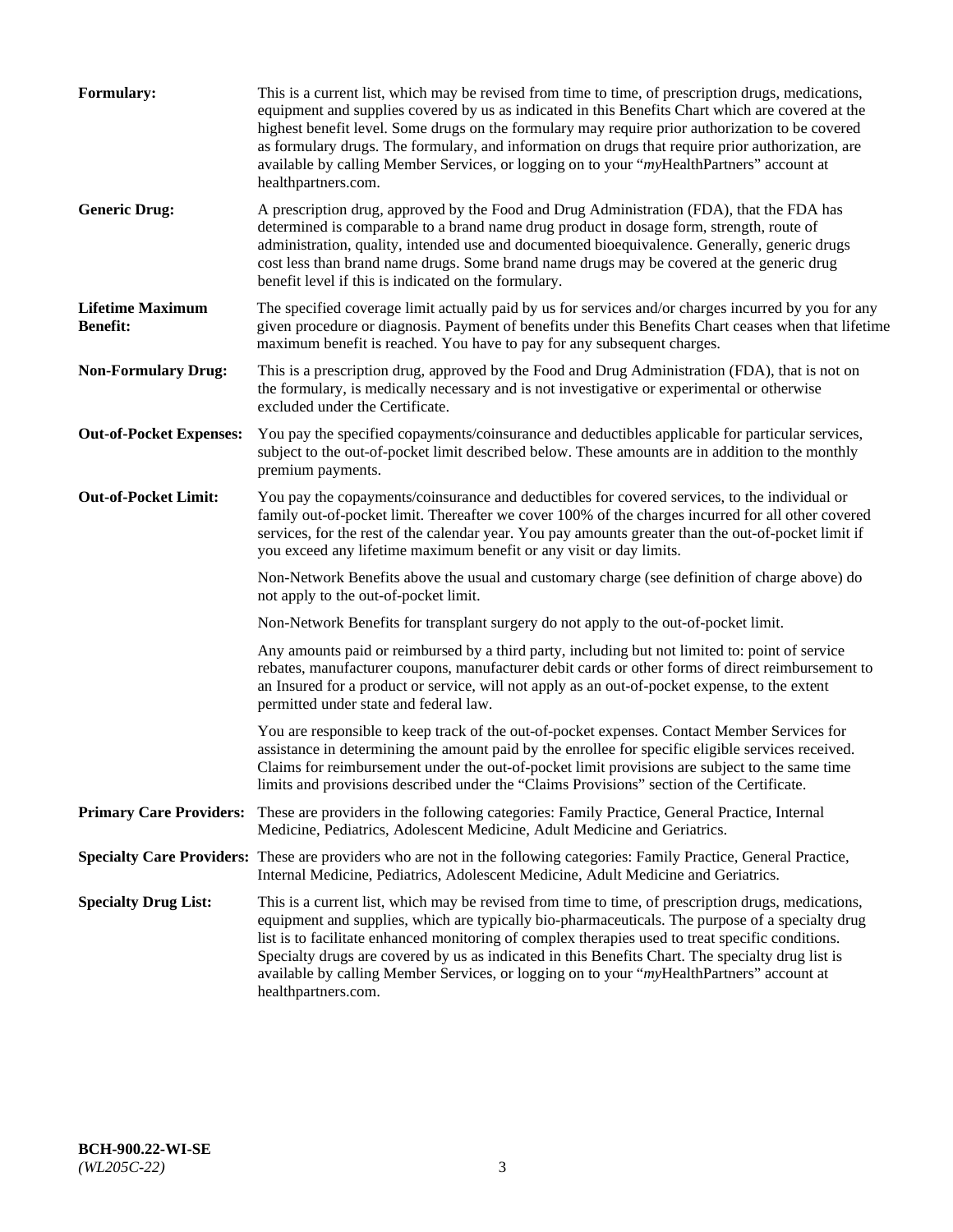### **DEDUCTIBLES AND OUT-OF-POCKET LIMITS**

#### **Individual calendar year deductible**

| <b>Network Benefits</b> | <b>Non-Network Benefits</b> |
|-------------------------|-----------------------------|
| \$3,000                 | \$10,000                    |

#### **Family calendar year deductible**

| <b>Network Benefits</b> | <b>Non-Network Benefits</b> |
|-------------------------|-----------------------------|
| \$9,000                 | \$20,000                    |

Separate deductibles must be satisfied under the Network Benefits and Non-Network Benefits.

Your plan has an embedded deductible. This means once an Insured meets the individual deductible, the plan begins paying benefits for that person. If two or more members of the family meet the family deductible, the plan begins paying benefits for all members of the family, regardless of whether each Insured has met the individual deductible. However, an Insured may not contribute more than the individual deductible toward the family deductible.

Any amounts paid or reimbursed by a third party, including but not limited to: point of service rebates, manufacturer coupons, manufacturer debits cards or other forms of direct reimbursement to an Insured for a product or service, will not apply toward your deductible, to the extent permitted under state and federal law.

#### **Individual calendar year out-of-pocket limit**

| Network Benefits | <b>Non-Network Benefits</b> |
|------------------|-----------------------------|
| \$6,400          | \$30,000                    |

#### **Family calendar year out-of-pocket limit**

| <b>Network Benefits</b> | <b>Non-Network Benefits</b> |
|-------------------------|-----------------------------|
| \$12,800                | \$60,000                    |

Separate Out-of-Pocket Limits must be satisfied under Network Benefits and Non-Network Benefits.

Non-Network Benefits above the usual and customary charge will not apply to the individual or family Out-of-Pocket Limit.

Non-Network Benefits for transplant surgery do not apply to the Out-of-Pocket Limit.

Any amounts paid or reimbursed by a third party, including but not limited to: point of service rebates, manufacturer coupons, manufacturer debit cards or other forms of direct reimbursement to an Insured for a product or service, will not apply as an out-of-pocket expense, to the extent permitted under state and federal law.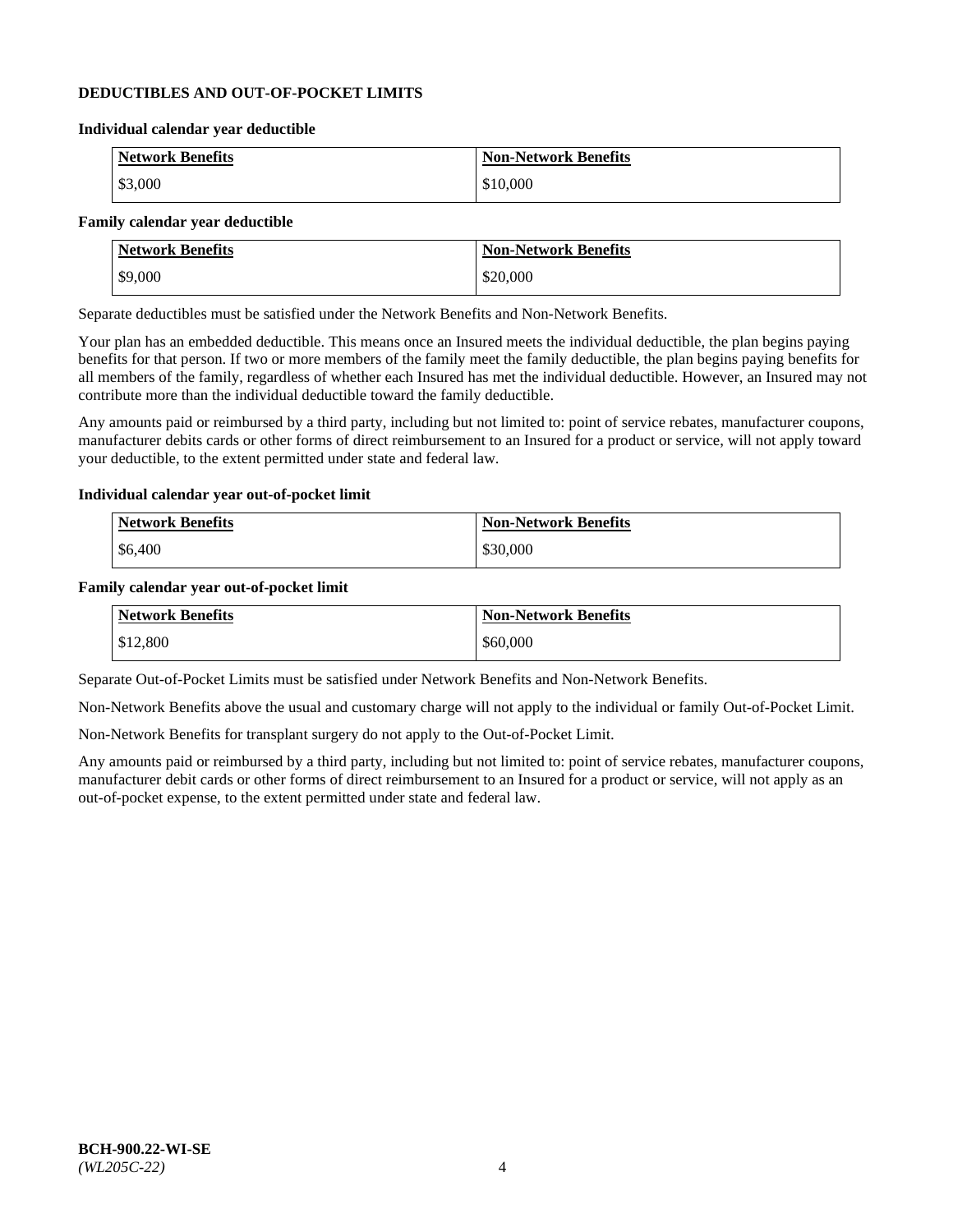# **AMBULANCE AND MEDICAL TRANSPORTATION**

## **Covered Services:**

We cover ambulance and medical transportation for medical emergencies.

We also cover medically necessary, non-emergency transportation if it meets our medical coverage criteria. Covered services and supplies are based on established medical policies, which are subject to periodic review and modification by the medical directors. These medical policies (medical coverage criteria) and applicable prior authorization requirements are available by calling Member Services, or logging on to your "*my*HealthPartners" account a[t healthpartners.com.](https://www.healthpartners.com/hp/index.html)

| <b>Network Benefits</b>      | <b>Non-Network Benefits</b> |
|------------------------------|-----------------------------|
| 70% of the charges incurred. | See Network Benefits.       |

#### **Not Covered:**

See "Services Not Covered" in the Certificate.

## **AUTISM SERVICES**

## **Covered Services:**

We cover prior authorized evidence-based intensive-level and nonintensive-level treatment of autism spectrum disorders (autism disorder, Asperger's syndrome or pervasive development disorder not otherwise specified).

Covered services are based on established medical policies, which are subject to periodic review and modification by the medical directors. These medical policies (medical coverage criteria) are available by calling Member Services, or logging on to your "*my*HealthPartners" account at [healthpartners.com.](https://www.healthpartners.com/hp/index.html)

Your network provider will coordinate the prior authorization process for any autism treatment services. You may call Member Services at 952-883-5000 or toll-free at 855-813-3888 if you have any questions or concerns regarding the authorization process.

Please call Member Services at 952-883-5000 or toll-free at 855-813-3888 to request authorization for autism treatment services from a non-network provider.

**Intensive-level services** for children diagnosed with autism spectrum disorders. Intensive-level services must begin on or after 2 years of age and end before 9 years of age. Intensive-level services, on average, are services provided for more than 20 hours of treatment per week. (The average number of hours a week is calculated over a six-month period.)

| <b>Network Benefits</b>                                                                                                                              | <b>Non-Network Benefits</b>                                              |
|------------------------------------------------------------------------------------------------------------------------------------------------------|--------------------------------------------------------------------------|
| 100% of the charges incurred, subject to a<br>copayment of \$30 per visit.<br>Deductible does not apply.<br>Limited to 240 visits per calendar year. | 50% of the charges incurred.<br>Limited to 240 visits per calendar year. |

The maximum number of visits is combined for Network Benefits and Non-Network Benefits. Visit limits are based on the minimum coverage amounts available at the time of publication. Additional visits may be available if required due to revised minimum coverage amounts being issued by the Office of the Commissioner of Insurance. See our medical coverage criteria for current visit limits.

#### **Intensive-level services lifetime maximum benefit**

| Network Benefits                                      | <b>Non-Network Benefits</b>                           |
|-------------------------------------------------------|-------------------------------------------------------|
| 4 years of cumulative services under this plan or any | 4 years of cumulative services under this plan or any |
| other plan.                                           | other plan.                                           |

The Lifetime Maximum Benefit is combined for Network Benefits and Non-Network Benefits.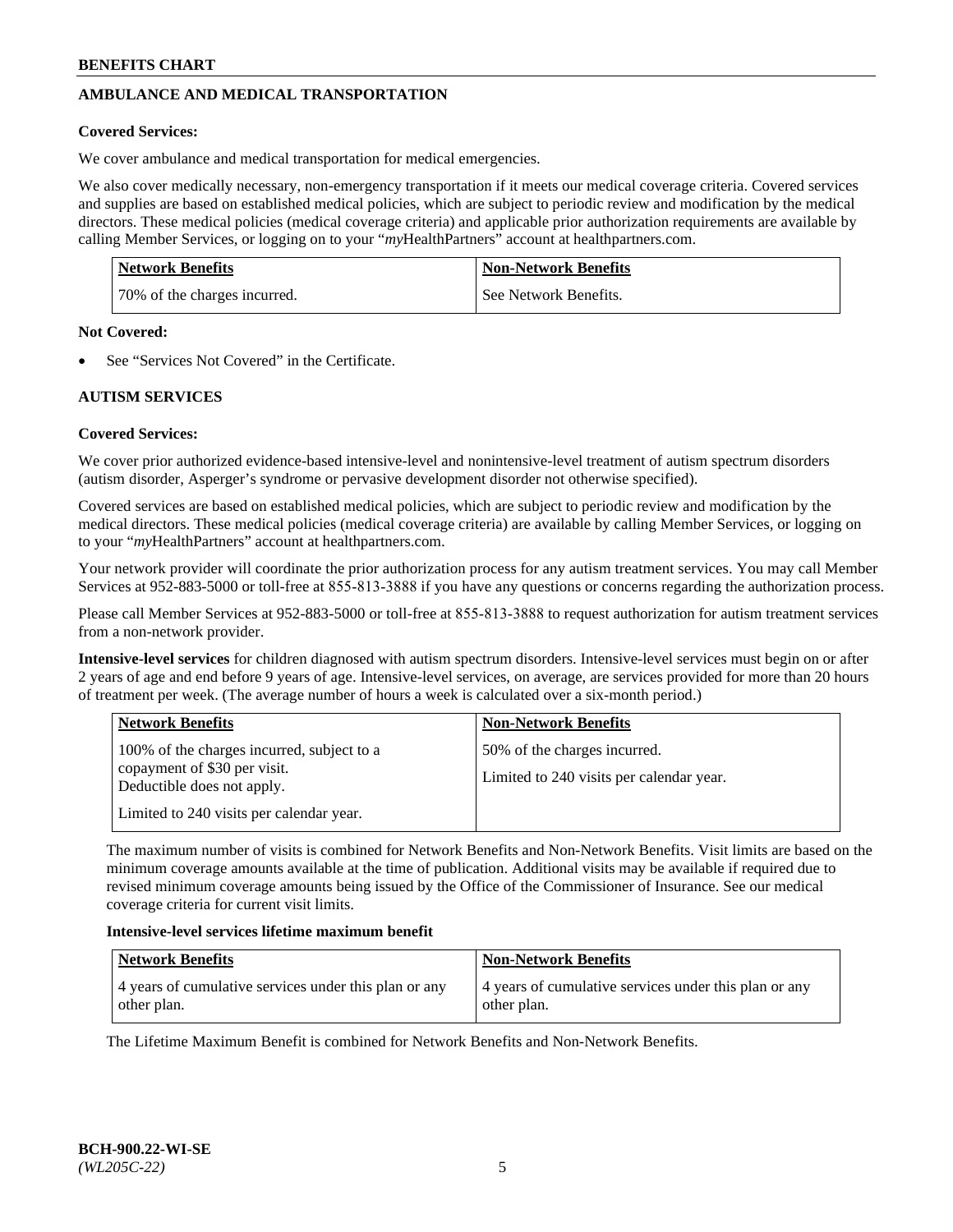**Nonintensive-level services** for Insureds diagnosed with autism spectrum disorders

| <b>Network Benefits</b>                                                                                  | <b>Non-Network Benefits</b>                                              |
|----------------------------------------------------------------------------------------------------------|--------------------------------------------------------------------------|
| 100% of the charges incurred, subject to a<br>copayment of \$30 per visit.<br>Deductible does not apply. | 50% of the charges incurred.<br>Limited to 120 visits per calendar year. |
| Limited to 120 visits per calendar year.                                                                 |                                                                          |

The maximum number of visits is combined for Network Benefits and Non-Network Benefits. Visit limits are based on the minimum coverage amounts available at the time of publication. Additional visits may be available if required due to revised minimum coverage amounts being issued by the Office of the Commissioner of Insurance. See our medical coverage criteria for current visit limits.

### **Not Covered:**

See "Services Not Covered" in the Certificate.

## **BEHAVIORAL HEALTH SERVICES**

## **Covered Services:**

Covered services are based on established medical policies, which are subject to periodic review and modification by the medical directors. These medical policies (medical coverage criteria) are available by calling Member Services, or logging on to your "*my*HealthPartners" account at [healthpartners.com.](https://www.healthpartners.com/hp/index.html)

**Transitional treatment services:** These are services for the treatment of nervous or mental disorders and substance use disorders which are provided to an Insured in a less restrictive manner than are inpatient hospital services but in a more intensive manner than are outpatient services. Transitional treatment services are services offered by a provider, and certified by the Wisconsin Department of Health Services for each of the following (except the last bulleted item):

- Mental health services for covered adults in a day treatment program.
- Mental health services for covered children in a day hospital treatment program.
- Services for persons with chronic mental illness provided through a community support program.
- Residential treatment programs for covered persons with substance use disorder.
- Substance use disorder services in a day treatment program.
- Services for persons who are experiencing a mental health crisis or who are in a situation likely to turn into a mental health crisis if support is not provided.
- Intensive outpatient programs for the treatment of psychoactive substance use disorders provided in accordance with the patient placement criteria of the American Society of Addiction Medicine.

## **Mental health services**

We cover services for mental health diagnoses as described in the Diagnostic and Statistical Manual of Mental Disorders – Fifth Edition (DSM 5) (most recent edition).

We provide coverage for mental health treatment ordered by a Wisconsin court under a valid court order that is issued on the basis of a behavioral care evaluation performed by a licensed psychiatrist or doctoral level licensed psychologist, which includes a diagnosis and an individual treatment plan for care in the most appropriate, least restrictive environment. We must be given a copy of the court order and the behavioral care evaluation, and the service must be a covered benefit under this plan, and the service must be provided by a network provider, or other provider as required by law.

**Outpatient services:** We cover medically necessary outpatient professional mental health services for evaluation, crisis intervention, and treatment of mental health disorders.

A comprehensive diagnostic assessment will be used as the basis for a determination by a mental health professional, concerning the appropriate treatment and the extent of services required.

Outpatient services we cover for a diagnosed mental health condition include the following:

- Individual, group, family and multi-family therapy.
- Medication management provided by a physician, certified nurse practitioner, or physician's assistant.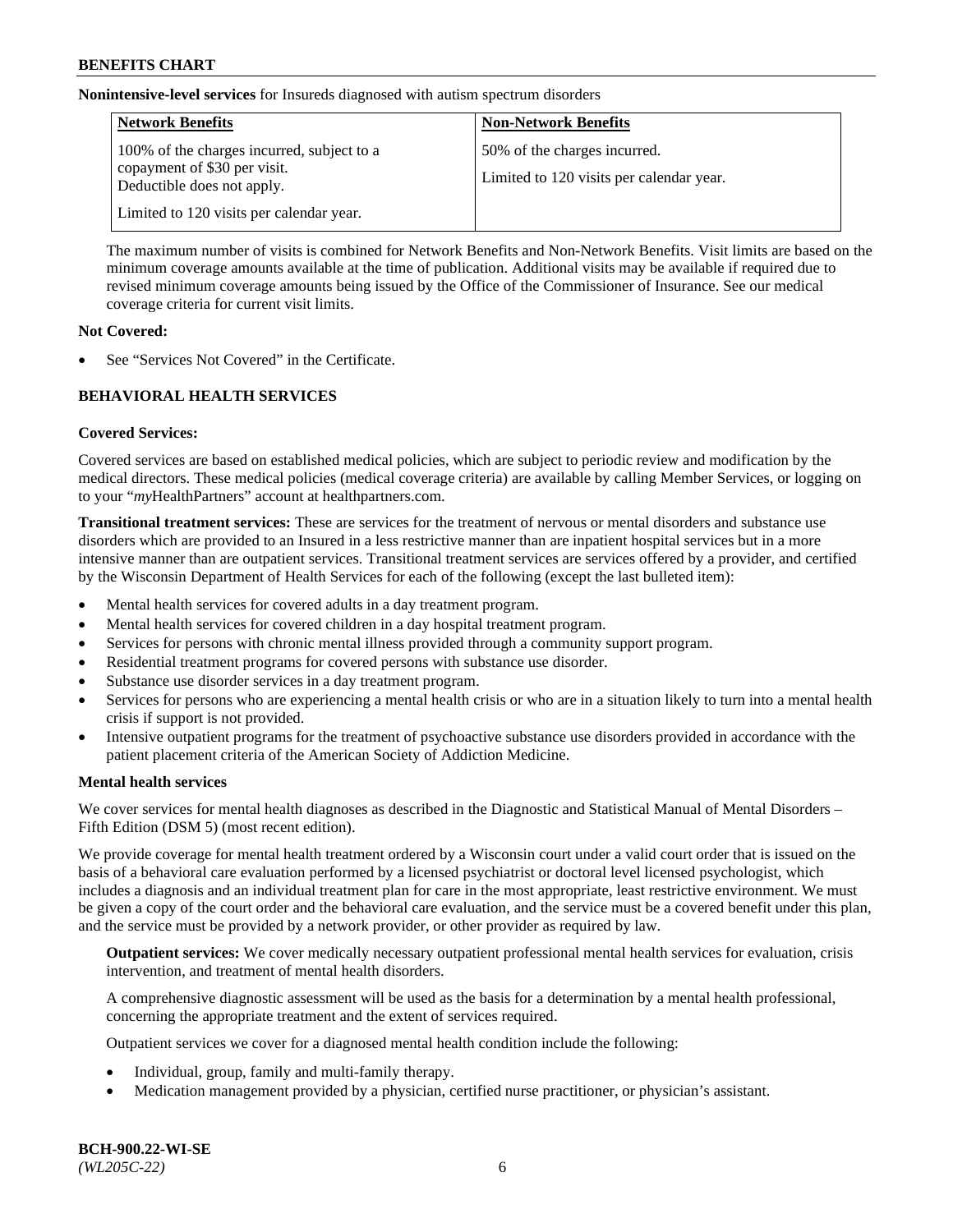- Psychological testing services for the purposes of determining the differential diagnoses and treatment planning for patients currently receiving behavioral health services.
- Partial hospitalization services in a licensed hospital or community mental health center.
- Psychotherapy and nursing services provided in the home if authorized by us.
- Treatment for gender dysphoria.

| <b>Network Benefits</b>                                                                                                                                                                                                                           | <b>Non-Network Benefits</b>  |
|---------------------------------------------------------------------------------------------------------------------------------------------------------------------------------------------------------------------------------------------------|------------------------------|
| 100% of the charges incurred, subject to a<br>copayment of \$30 per visit.<br>Deductible does not apply.<br>For family therapy, only one copayment will be<br>charged, regardless of the number of Insureds primarily<br>involved in the therapy. | 50% of the charges incurred. |

#### **Group therapy**

| Network Benefits                                                                                         | <b>Non-Network Benefits</b>  |
|----------------------------------------------------------------------------------------------------------|------------------------------|
| 100% of the charges incurred, subject to a<br>copayment of \$15 per visit.<br>Deductible does not apply. | 50% of the charges incurred. |

**Inpatient services, including mental health residential treatment services:** We cover the following:

- Medically necessary inpatient services in a hospital and professional services for treatment of mental health disorders. Medical stabilization is covered under inpatient hospital services in the "Hospital and Skilled Nursing Facility Services" section.
- Medically necessary mental health residential treatment services. This care must be authorized by us and provided by a hospital or residential behavioral health treatment facility licensed by the local state or Department of Health and Human Services. Services not covered under this benefit include halfway houses, group homes, extended care facilities, shelter services, correctional services, detention services, transitional services, group residential services, foster care services and wilderness programs.

| <b>Network Benefits</b>      | Non-Network Benefits         |
|------------------------------|------------------------------|
| 70% of the charges incurred. | 50% of the charges incurred. |

**Transitional treatment services:** We cover transitional treatment services described above for treatment of mental and nervous disorders.

| Network Benefits                                                                                         | <b>Non-Network Benefits</b>  |
|----------------------------------------------------------------------------------------------------------|------------------------------|
| 100% of the charges incurred, subject to a<br>copayment of \$30 per visit.<br>Deductible does not apply. | 50% of the charges incurred. |

#### **Substance use disorder treatment services**

We cover medically necessary services for assessments by a licensed alcohol and drug counselor and treatment of substance use disorders as defined in the latest edition of the DSM 5.

**Outpatient services:** We cover medically necessary outpatient professional services for diagnosis and treatment of substance use disorders. Substance use disorder treatment services must be provided by a program licensed by the local Department of Health Services.Outpatient services we cover for a diagnosed substance use disorder include the following: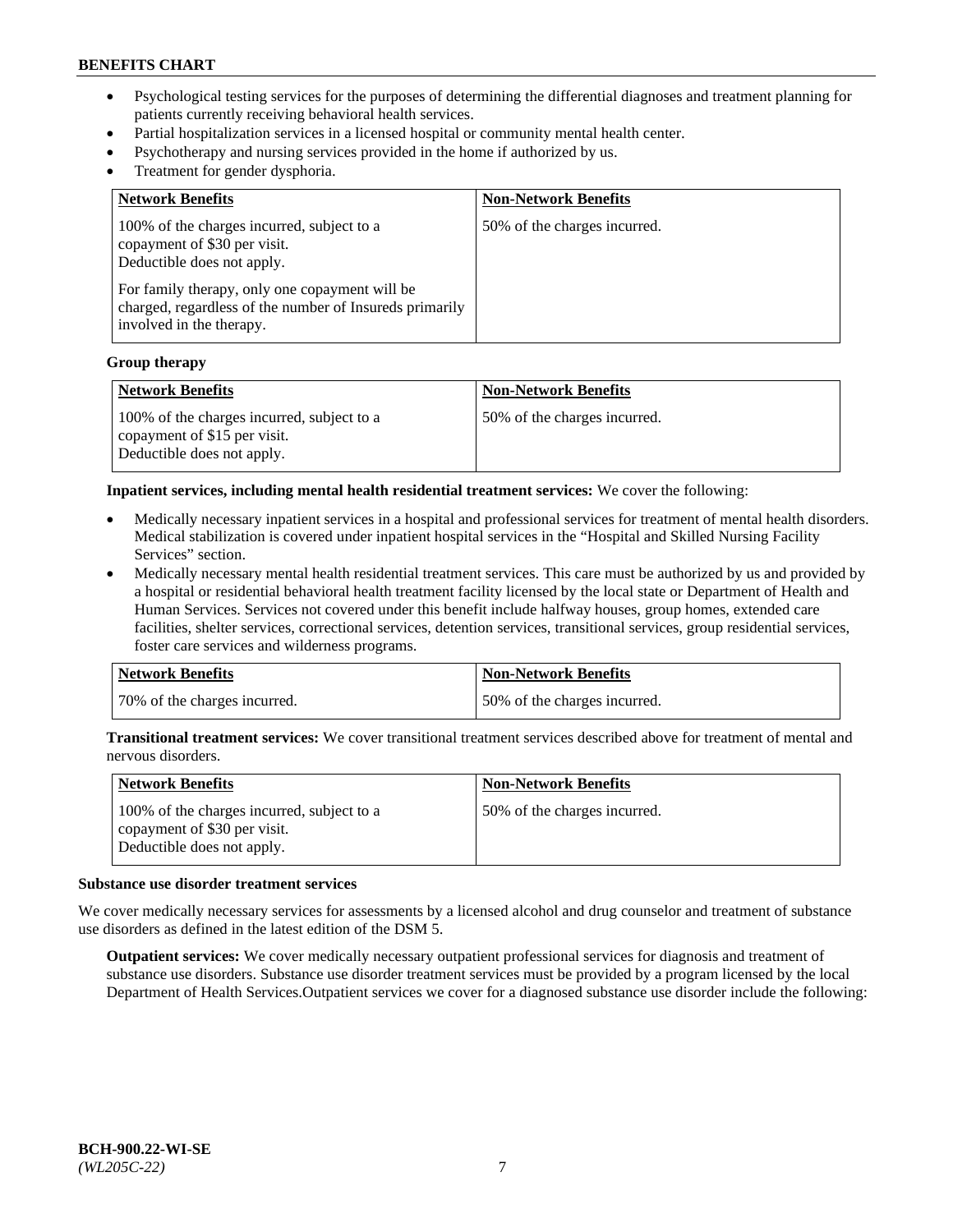- Individual, group, family, and multi-family therapy provided in an office setting.
- Opiate replacement therapy including methadone and buprenorphine treatment.

| <b>Network Benefits</b>                                                                                  | <b>Non-Network Benefits</b>  |
|----------------------------------------------------------------------------------------------------------|------------------------------|
| 100% of the charges incurred, subject to a<br>copayment of \$30 per visit.<br>Deductible does not apply. | 50% of the charges incurred. |

**Inpatient services:** We cover the following:

- Medically necessary inpatient services in a hospital or a licensed residential primary treatment center.
- Services provided in a hospital that is licensed by the local state and accredited by Medicare.
- Detoxification services in a hospital or community detoxification facility if it is licensed by the local Department of Health Services.

| Network Benefits             | Non-Network Benefits         |
|------------------------------|------------------------------|
| 70% of the charges incurred. | 50% of the charges incurred. |

**Transitional treatment services:** We cover transitional treatment services described above for treatment of substance use disorders.

| <b>Network Benefits</b>                                                                                  | <b>Non-Network Benefits</b>  |
|----------------------------------------------------------------------------------------------------------|------------------------------|
| 100% of the charges incurred, subject to a<br>copayment of \$30 per visit.<br>Deductible does not apply. | 50% of the charges incurred. |

**Out-of-area services for Wisconsin students:** If a dependent child is a student in a school located in Wisconsin, but outside of our service area, we cover mental health and substance use disorder services as required under Wisconsin Statute 609.655.

- The student may have a clinical assessment from a local, non-network mental health or substance use disorder treatment provider at the network benefit level when prior authorized by us.
- If outpatient services are recommended in the clinical assessment, five outpatient visits from a non-network provider will be covered at the network benefit level.
- Our Medical Director will determine the need for continuing treatment by the non-network provider; additional visits may be approved.
- Coverage for the outpatient services will not be provided if the recommended treatment would keep the student from attending school on a regular basis or if the student is no longer attending the school full-time.

This benefit is subject to the limitations shown in this "Behavioral Health Services" section.

| <b>Network Benefits</b>                                                                                  | <b>Non-Network Benefits</b> |
|----------------------------------------------------------------------------------------------------------|-----------------------------|
| 100% of the charges incurred, subject to a<br>copayment of \$30 per visit.<br>Deductible does not apply. | Not applicable.             |

A dependent child enrolled in a school outside of the state of Wisconsin is not eligible for this benefit.

## **Not Covered:**

See "Services Not Covered" in the Certificate.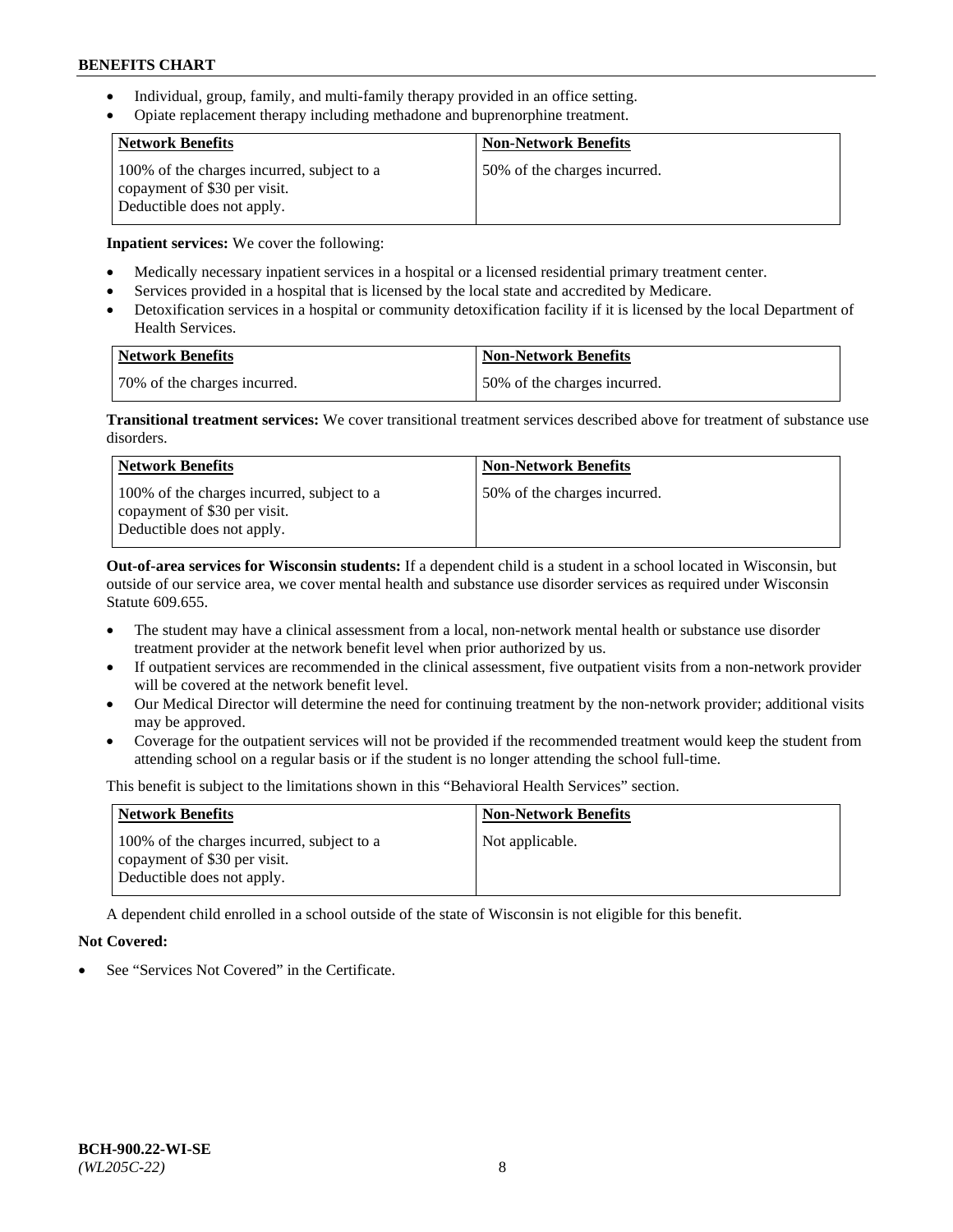# **CHIROPRACTIC SERVICES**

## **Covered Services:**

We cover chiropractic services for rehabilitative care. Chiropractic services are adjustments to any abnormal articulations of the human body, especially those of the spinal column, for the purpose of giving freedom of action to impinged nerves that may cause pain or deranged function.

Massage therapy which is performed in conjunction with other treatment/modalities by a chiropractor, is part of a prescribed treatment plan and is not billed separately is covered.

| <b>Network Benefits</b>                                                                                  | <b>Non-Network Benefits</b>  |
|----------------------------------------------------------------------------------------------------------|------------------------------|
| 100% of the charges incurred, subject to a<br>copayment of \$50 per visit.<br>Deductible does not apply. | 50% of the charges incurred. |

## **Not Covered:**

- Massage therapy for the purpose of comfort or convenience of the Insured.
- See "Services Not Covered" in the Certificate.

# **CLINICAL TRIALS**

## **Covered Services:**

We cover certain routine services if you participate in a Phase I, Phase II, Phase III or Phase IV approved clinical trial that is conducted in relation to the prevention, detection, or treatment of cancer or other life-threatening disease or condition as defined in the Affordable Care Act. Approved clinical trials include (1) federally funded trials when the study or investigation is approved or funded by any of the federal agencies defined in the Public Health Services Act, section 2709 (d) (1) (A); (2) the study or investigation is conducted under an investigational new drug application reviewed by the Food and Drug Administration; and (3) the study or investigation is a drug trial that is exempt from having such an investigational new drug application. We cover routine patient costs for services that would be eligible under the Certificate and this Benefits Chart if the service were provided outside of a clinical trial.

| Coverage level is same as corresponding<br>Coverage level is same as corresponding Network<br>Non-Network Benefits, depending on type of service<br>Benefits, depending on type of service provided such as<br>Office Visits for Illness or Injury, Inpatient or<br>provided such as Office Visits for Illness or Injury, | <b>Network Benefits</b>              | <b>Non-Network Benefits</b>                |
|---------------------------------------------------------------------------------------------------------------------------------------------------------------------------------------------------------------------------------------------------------------------------------------------------------------------------|--------------------------------------|--------------------------------------------|
|                                                                                                                                                                                                                                                                                                                           | <b>Outpatient Hospital Services.</b> | Inpatient or Outpatient Hospital Services. |

- The investigative or experimental item, device or service itself.
- Items or services that are provided solely to satisfy data collection and analysis needs and that are not used in the direct clinical management of the patient.
- A service that is clearly inconsistent with widely accepted and established standards of care for a particular diagnosis.
- See "Services Not Covered" in the Certificate.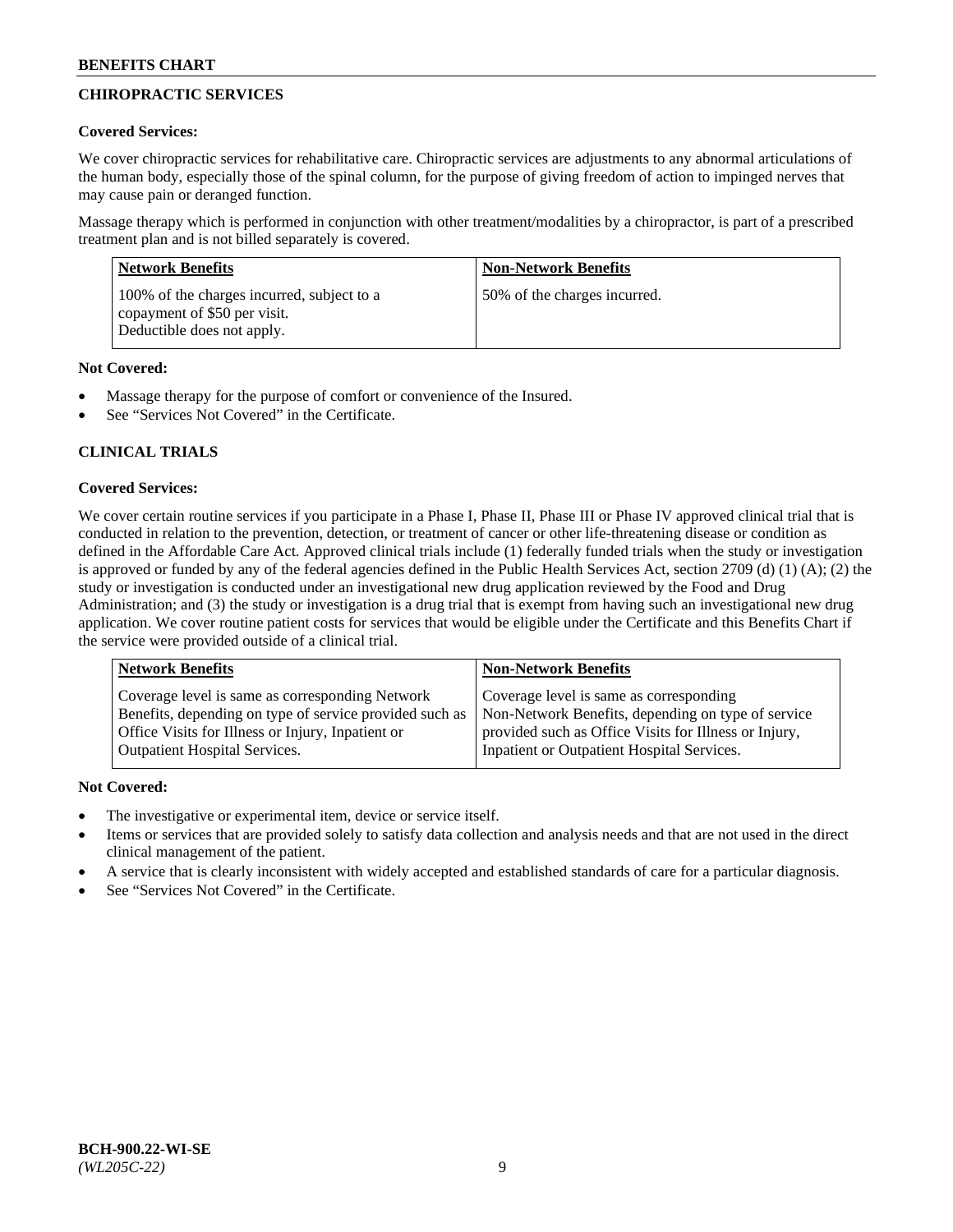# **DENTAL SERVICES**

## **Covered Services:**

We cover services as described below.

**Accidental dental services:** We cover dentally necessary services to treat and restore damage done to sound, natural, unrestored teeth as a result of an accidental injury. Coverage is for damage caused by external trauma to face and mouth only, not for cracked or broken teeth, which result from biting or chewing. We cover restorations, root canals, crowns and replacement of teeth lost that are directly related to the accident in which the Insured was involved. We cover initial exam, x-rays and palliative treatment including extractions, and other oral surgical procedures directly related to the accident. Subsequent treatment must be initiated within the specified time-frame and must be directly related to the accident. We do not cover restoration and replacement of teeth that are not "sound and natural" at the time of the accident.

Full mouth rehabilitations to correct occlusion (bite) and malocclusion (misaligned teeth not due to the accident) are not covered.

When an implant-supported dental prosthetic treatment is pursued, the accidental dental benefit will be applied to the prosthetic procedure. Benefits are limited to the amount that would be paid toward the placement of a removable dental prosthetic appliance that could be used in the absence of implant treatment. Care must be provided or pre-authorized by a HealthPartners dentist.

| Network Benefits             | <b>Non-Network Benefits</b>  |
|------------------------------|------------------------------|
| 70% of the charges incurred. | 50% of the charges incurred. |

For all accidental dental services, treatment and/or restoration must be initiated within six months of the date of the injury. Coverage is limited to the initial course of treatment and/or initial restoration. Services must be provided within 24 months of the date of injury to be covered.

### **Medical referral dental services**

**Medically necessary outpatient dental services:** We cover medically necessary outpatient dental services. Coverage is limited to dental services required for treatment of an underlying medical condition, e.g., removal of teeth to complete radiation treatment for cancer of the jaw, cysts and lesions.

| <b>Network Benefits</b>                                                                                  | <b>Non-Network Benefits</b>  |
|----------------------------------------------------------------------------------------------------------|------------------------------|
| 100% of the charges incurred, subject to a<br>copayment of \$50 per visit.<br>Deductible does not apply. | 50% of the charges incurred. |

**Medically necessary hospitalization and anesthesia for dental care:** We cover medically necessary hospitalization for dental care. This is limited to charges incurred by an Insured who: (1) is a child under age 5; (2) is severely disabled; (3) has a medical condition, and requires hospitalization or general anesthesia for dental care treatment; or (4) is a child between ages 5 and 12 and care in dental offices has been attempted unsuccessfully and usual methods of behavior modification have not been successful, or when extensive amounts of restorative care, exceeding four appointments, are required. Coverage is limited to facility and anesthesia charges. Oral surgeon/dentist professional fees are not covered. The following are examples, though not all-inclusive, of medical conditions which may require hospitalization for dental services: severe asthma, severe airway obstruction or hemophilia. Hospitalization required due to the behavior of the Insured or due to the extent of the dental procedure is not covered.

| <b>Network Benefits</b>      | Non-Network Benefits         |
|------------------------------|------------------------------|
| 70% of the charges incurred. | 50% of the charges incurred. |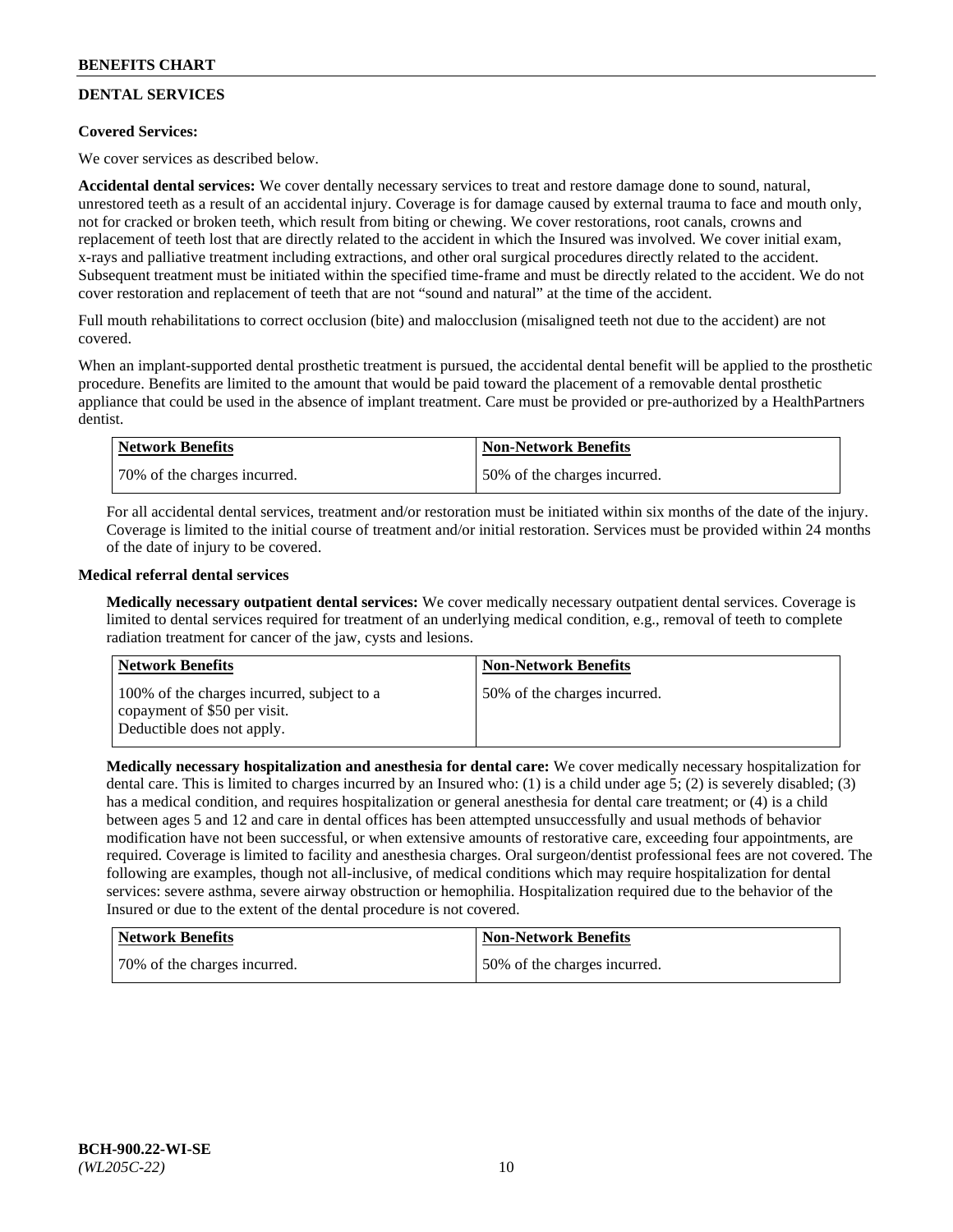**Medical complications of dental care:** We cover medical complications of dental care. Treatment must be medically necessary care and related to medical complications of non-covered dental care, including complications of the head, neck, or substructures.

| Network Benefits                                                                                         | <b>Non-Network Benefits</b>  |
|----------------------------------------------------------------------------------------------------------|------------------------------|
| 100% of the charges incurred, subject to a<br>copayment of \$50 per visit.<br>Deductible does not apply. | 50% of the charges incurred. |

**Oral surgery:** We cover oral surgery. Coverage is limited to treatment of medical conditions requiring oral surgery, such as treatment of oral neoplasm, non-dental cysts, fracture of the jaws, trauma of the mouth and jaws, and any other oral surgery procedures provided as medically necessary dental services.

| <b>Network Benefits</b>                                                                                  | <b>Non-Network Benefits</b>  |
|----------------------------------------------------------------------------------------------------------|------------------------------|
| 100% of the charges incurred, subject to a<br>copayment of \$50 per visit.<br>Deductible does not apply. | 50% of the charges incurred. |

**Treatment of cleft lip and cleft palate:** We cover treatment of cleft lip and cleft palate of a dependent child, including orthodontic treatment and oral surgery directly related to the cleft. Dental services which are not required for the treatment of cleft lip or cleft palate are not covered. If a dependent child covered under the Certificate and Benefits Chart is also covered under a dental plan which includes orthodontic services, that dental plan shall be considered primary for the necessary orthodontic services. Oral appliances are subject to the same copayment, conditions and limitations as durable medical equipment.

| <b>Network Benefits</b>                               | <b>Non-Network Benefits</b>                            |
|-------------------------------------------------------|--------------------------------------------------------|
| Coverage level is same as corresponding Network       | Coverage level is same as corresponding                |
| Benefits, depending on type of service provided, such | Non-Network Benefits, depending on type of service     |
| as Office Visits for Illness or Injury, Inpatient or  | provided, such as Office Visits for Illness or Injury, |
| Outpatient Hospital Services.                         | Inpatient or Outpatient Hospital Services.             |

**Treatment of temporomandibular disorder (TMD) and craniomandibular disorder (CMD):** We cover diagnostic procedures, surgical treatment and non-surgical treatment (including intraoral splint therapy devices) for temporomandibular disorder (TMD) and craniomandibular disorder (CMD), which is medically necessary care. Dental services which are not required to directly treat TMD or CMD are not covered.

| <b>Network Benefits</b>                                                                                  | <b>Non-Network Benefits</b>  |
|----------------------------------------------------------------------------------------------------------|------------------------------|
| 100% of the charges incurred, subject to a<br>copayment of \$50 per visit.<br>Deductible does not apply. | 50% of the charges incurred. |

- Dental treatment, procedures or services not listed in this Benefits Chart.
- Accident-related dental services if treatment is: (1) provided to teeth which are not sound and natural; (2) to teeth which have been restored; (3) initiated beyond six months from the date of the injury; (4) received beyond the initial treatment or restoration; or (5) received beyond 24 months from the date of injury.
- Oral surgery to remove wisdom teeth.
- Orthognathic treatment or procedures and all related services.
- See "Services Not Covered" in the Certificate.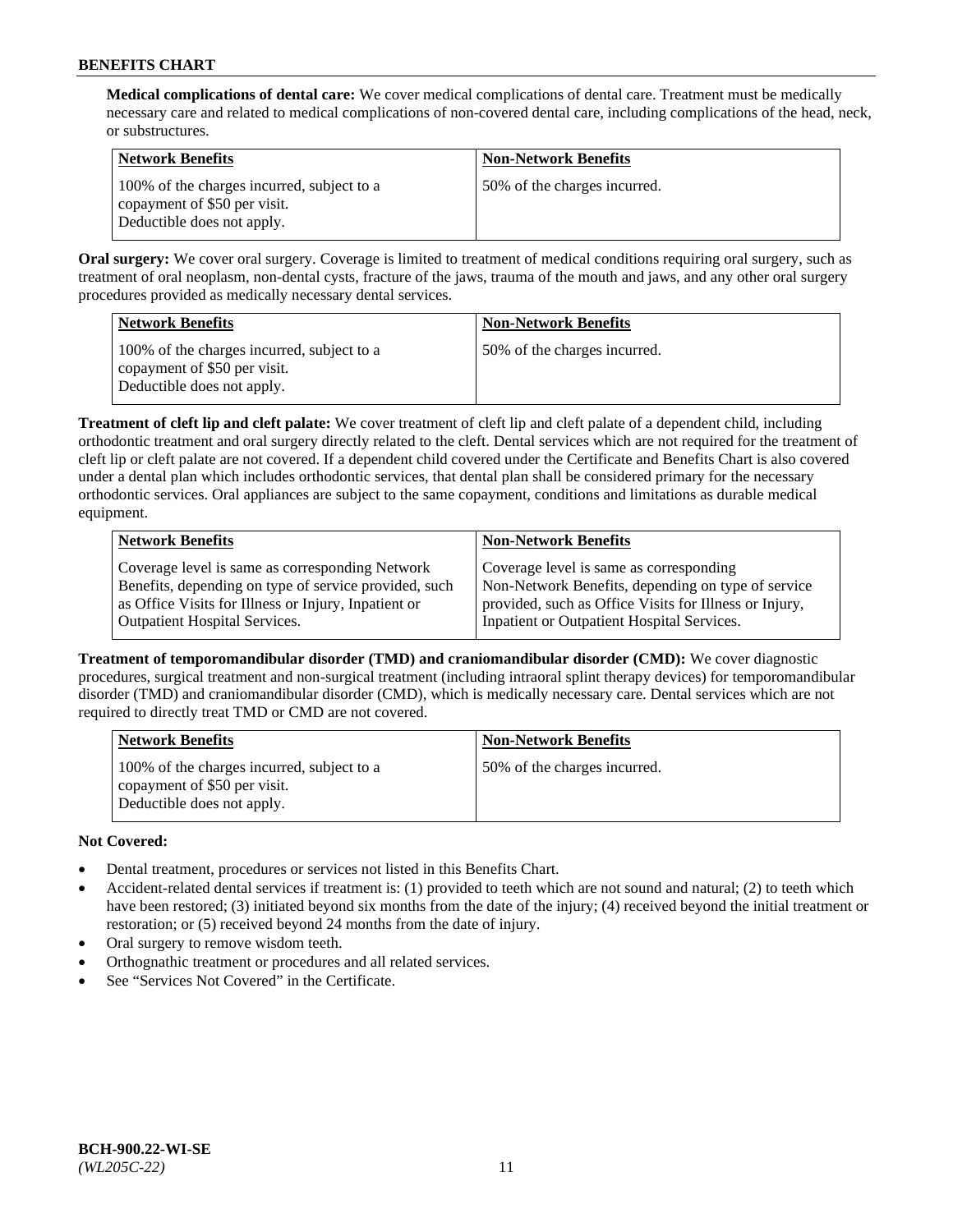## **DIABETES AND HYPERTENSION DISEASE MANAGEMENT PROGRAM**

### **Covered Services:**

If you meet criteria for coverage, you may qualify for the Diabetes and/or Hypertension Disease Management Program.

The program covers group health coaching which focuses on weight loss, exercise, behavior modification and health education through Omada Health.

| <b>Network Benefits</b>                                     | <b>Non-Network Benefits</b> |
|-------------------------------------------------------------|-----------------------------|
| 100% of the charges incurred.<br>Deductible does not apply. | Not applicable.             |

### **Not Covered:**

See "Services Not Covered" in the Certificate.

## **DIABETIC EQUIPMENT AND SUPPLIES**

## **Covered Services:**

We cover physician prescribed medically appropriate and necessary drugs and supplies used in the management and treatment of diabetes for Insureds with gestational, Type I or Type II diabetes including durable diabetic equipment and disposable supplies, as described below.

Certain items are only covered if your condition meets our coverage criteria and obtained through an authorized vendor. For more information on what we cover and any prior authorization requirements, call Member Services or log on to your "*my*HealthPartners" account at [healthpartners.com.](http://www.healthpartners.com/)

Insulin and medications for diabetes are covered as outpatient drugs under the "Prescription Drug Services" section.

**Pumps and pump supplies.** These include diabetic insulin pumps, diabetic infusion pumps and infusion pump supplies such as infusion sets, tubing, connectors and syringe reservoirs.

| <b>Network Benefits</b>                                                                     | <b>Non-Network Benefits</b>  |
|---------------------------------------------------------------------------------------------|------------------------------|
| Pumps received at a pharmacy:<br>70% of the charges incurred.<br>Deductible does not apply. | 50% of the charges incurred. |
| Pumps received from a non-pharmacy<br>approved vendor:<br>70% of the charges incurred.      |                              |

## **All other durable equipment and diabetic supplies**

Durable Diabetic Equipment and Supplies. These include continuous glucose monitoring system (CGMS), transmitter, sensors and receivers, diabetic blood glucose monitors and control/calibrating solutions (for checking accuracy or testing equipment and test strips).

Disposable Diabetic Supplies. These are one-time use supplies, including syringes, lancets, lancet devices, blood and urine ketone test strips, and needles.

Certain diabetic supplies and equipment must be purchased at a pharmacy.

| <b>Network Benefits</b>                                                                                              | <b>Non-Network Benefits</b>  |  |
|----------------------------------------------------------------------------------------------------------------------|------------------------------|--|
| If received through a pharmacy:<br>70% of the charges incurred.<br>Deductible does not apply.                        | 50% of the charges incurred. |  |
| If received through a non-pharmacy provider:<br>70% of the charges incurred if purchased from an<br>approved vendor. |                              |  |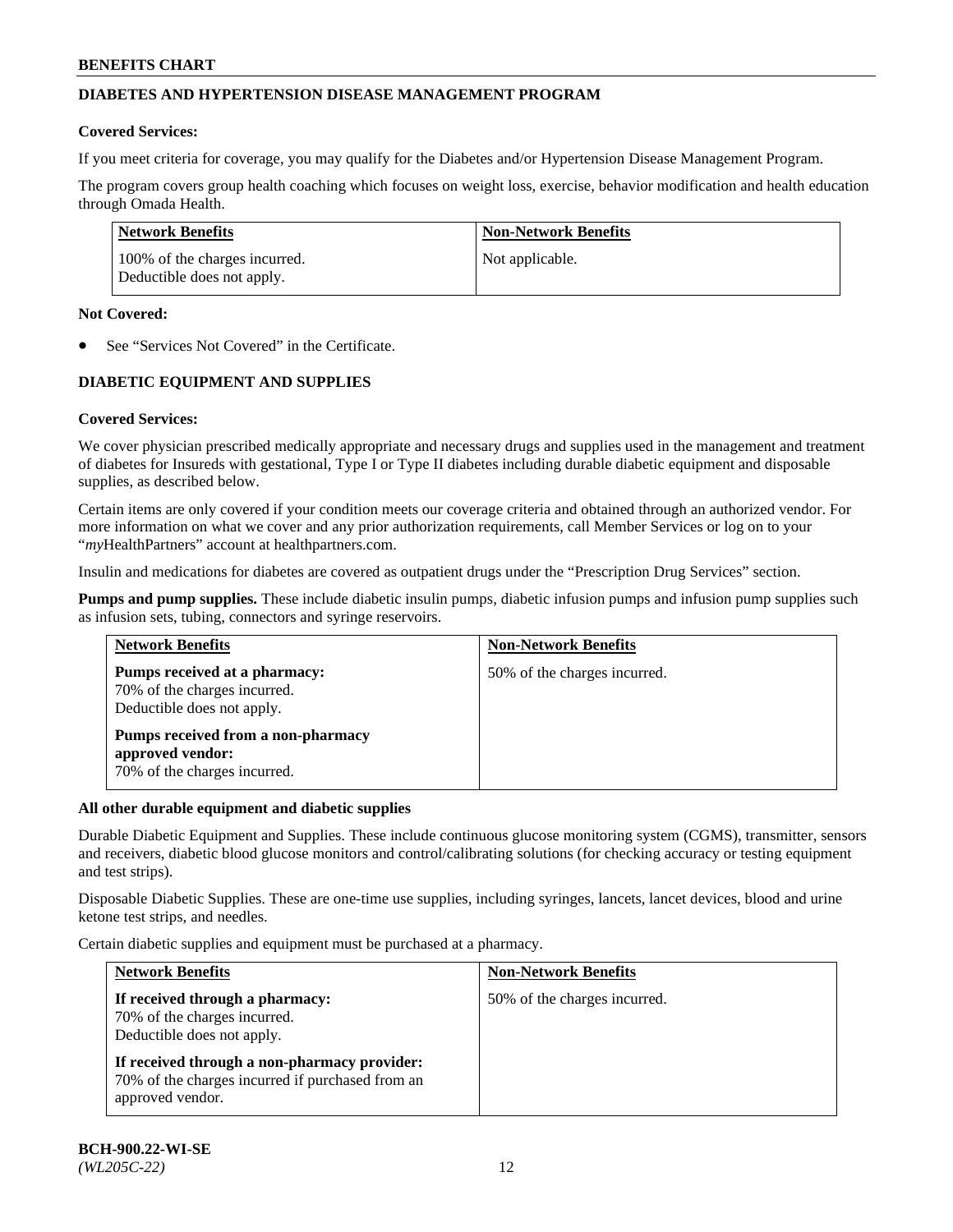### **Limitations:**

- No more than a 93-day supply of diabetic supplies are covered and dispensed at a time.
- We require that certain diabetic supplies and equipment be purchased at a pharmacy.
- Diabetic supplies and equipment are limited to certain models and brands.
- Durable medical equipment and supplies must be obtained from or repaired by approved vendors.
- Covered services and supplies are based on established medical policies which are subject to periodic review and modification by the medical directors. Our coverage policy for diabetic supplies includes information on our required models and brands. These medical policies (medical coverage criteria) are available by calling Member Services, or logging on to your "myHealthPartners" account at [healthpartners.com.](http://www.healthpartners.com/)

## **Not Covered:**

- Replacement or repair of any covered items, if the items are (i) damaged or destroyed by misuse, abuse or carelessness, (ii) lost; or (iii) stolen.
- Duplicate or similar items.
- Labor and related charges for repair of any covered items which are more than the cost of replacement by an approved vendor.
- Batteries for monitors and equipment.
- Sales tax, mailing, delivery charges, service call charges.
- See "Services Not Covered" in the Certificate.

## **DIAGNOSTIC IMAGING SERVICES**

### **Covered Services:**

We cover diagnostic imaging, when ordered by a provider and provided in a clinic or outpatient hospital facility.

For Network Benefits, non-emergent, scheduled outpatient Magnetic Resonance Imaging (MRI) and Computed Tomography (CT) must be provided at a designated facility. Your physician or facility will obtain or verify prior authorization for these services, as needed.

We cover services provided in a clinic or outpatient hospital facility. To see the benefit level for inpatient hospital or skilled nursing facility services, see benefits under "Inpatient Hospital and Skilled Nursing Facility Services".

## **Outpatient magnetic resonance imaging (MRI) and computed tomography (CT)**

| <b>Network Benefits</b>      | <b>Non-Network Benefits</b>  |
|------------------------------|------------------------------|
| 70% of the charges incurred. | 50% of the charges incurred. |

#### **All other outpatient diagnostic imaging services**

#### **Services for illness or injury**

| <b>Network Benefits</b>      | Non-Network Benefits         |
|------------------------------|------------------------------|
| 70% of the charges incurred. | 50% of the charges incurred. |

#### **Preventive services (MRI/CT procedures are not considered preventive)**

Diagnostic imaging services associated with preventive services are covered at the benefit level shown in the "Preventive Services" section of this Benefits Chart.

## **Not Covered:**

See "Services Not Covered" in the Certificate.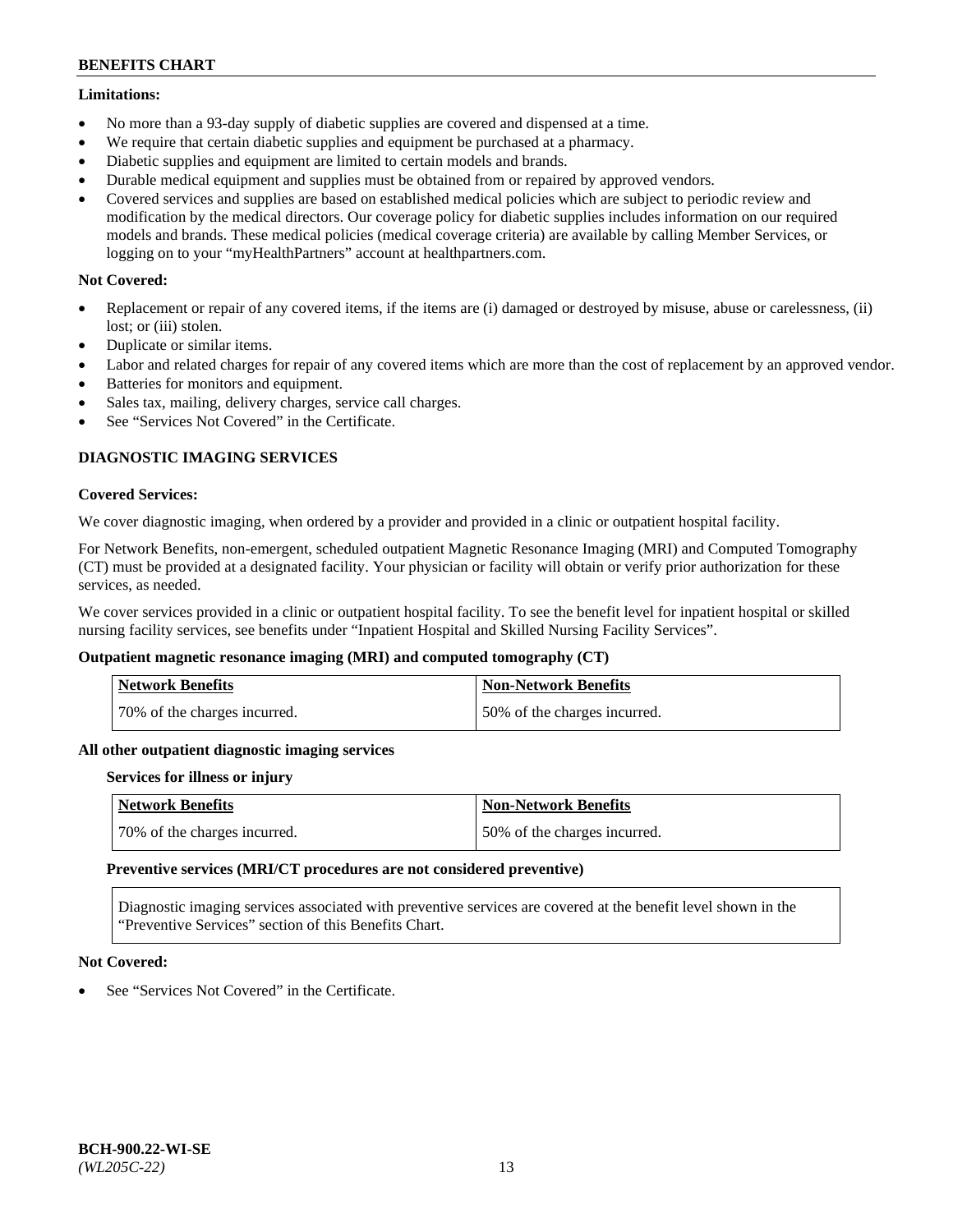# **DURABLE MEDICAL EQUIPMENT, PROSTHETICS, ORTHOTICS AND SUPPLIES**

### **Covered Services:**

We cover equipment and services, as described below.

We cover durable medical equipment and services, prosthetics, orthotics and supplies, subject to the limitations below, including certain disposable supplies and enteral feedings.

We cover external hearing aids, cochlear implants, and related treatment prescribed by a physician or by a licensed audiologist for Insureds under 18 years of age who have hearing loss.

We also cover basic hearing aids for Insureds age 18 or older for the correction of a hearing impairment.

Osseointegrated or bone-anchored hearing aids are only covered for Insureds who have hearing loss that is not correctable by any other procedure.

Hearing aids are limited to one basic, standard hearing aid for each ear every three years.

A basic hearing aid is defined as a hearing device that consists of a microphone, amplifier, volume control, battery and receiver, which is up to date using the latest technology. It does not include upgrades above and beyond the functionality of a basic hearing aid, including, but not limited to, hearing improvements for group settings, background noise, Bluetooth/remote control functionality, or extended warranties. Charges for upgrades above the cost of a basic, standard hearing aid are not covered.

Diabetic equipment and supplies are covered under the "Diabetic Equipment and Supplies" section.

### **Special dietary treatment for phenylketonuria (PKU) if it meets our medical coverage criteria**

| <b>Network Benefits</b>                                    | <b>Non-Network Benefits</b>  |
|------------------------------------------------------------|------------------------------|
| 70% of the charges incurred.<br>Deductible does not apply. | 50% of the charges incurred. |

### **Oral amino acid based elemental formula if it meets our medical coverage criteria**

| Network Benefits             | <b>Non-Network Benefits</b>  |
|------------------------------|------------------------------|
| 70% of the charges incurred. | 50% of the charges incurred. |

#### **All other durable medical equipment, prosthetics, orthotics and supplies**

| <b>Network Benefits</b>      | <b>Non-Network Benefits</b>  |
|------------------------------|------------------------------|
| 70% of the charges incurred. | 50% of the charges incurred. |

## **Limitations:**

Coverage of durable medical equipment is limited by the following:

- Payment will not exceed the cost of an alternate piece of equipment or service that is effective and medically necessary.
- For prosthetic benefits, other than oral appliances for cleft lip and cleft palate, payment will not exceed the cost of an alternate piece of equipment or service that is effective, medically necessary and enables Insureds to conduct standard activities of daily living.
- We reserve the right to determine if an item will be approved for rental vs. purchase.
- Durable medical equipment and supplies must be obtained from or repaired by approved vendors.
- Covered services and supplies are based on established medical policies which are subject to periodic review and modification by the medical or dental directors. Our medical policy for diabetic supplies includes information on our required models and brands. These medical policies (medical coverage criteria) are available by calling Member Services, or logging on to your "*my*HealthPartners" account a[t healthpartners.com.](http://www.healthpartners.com/)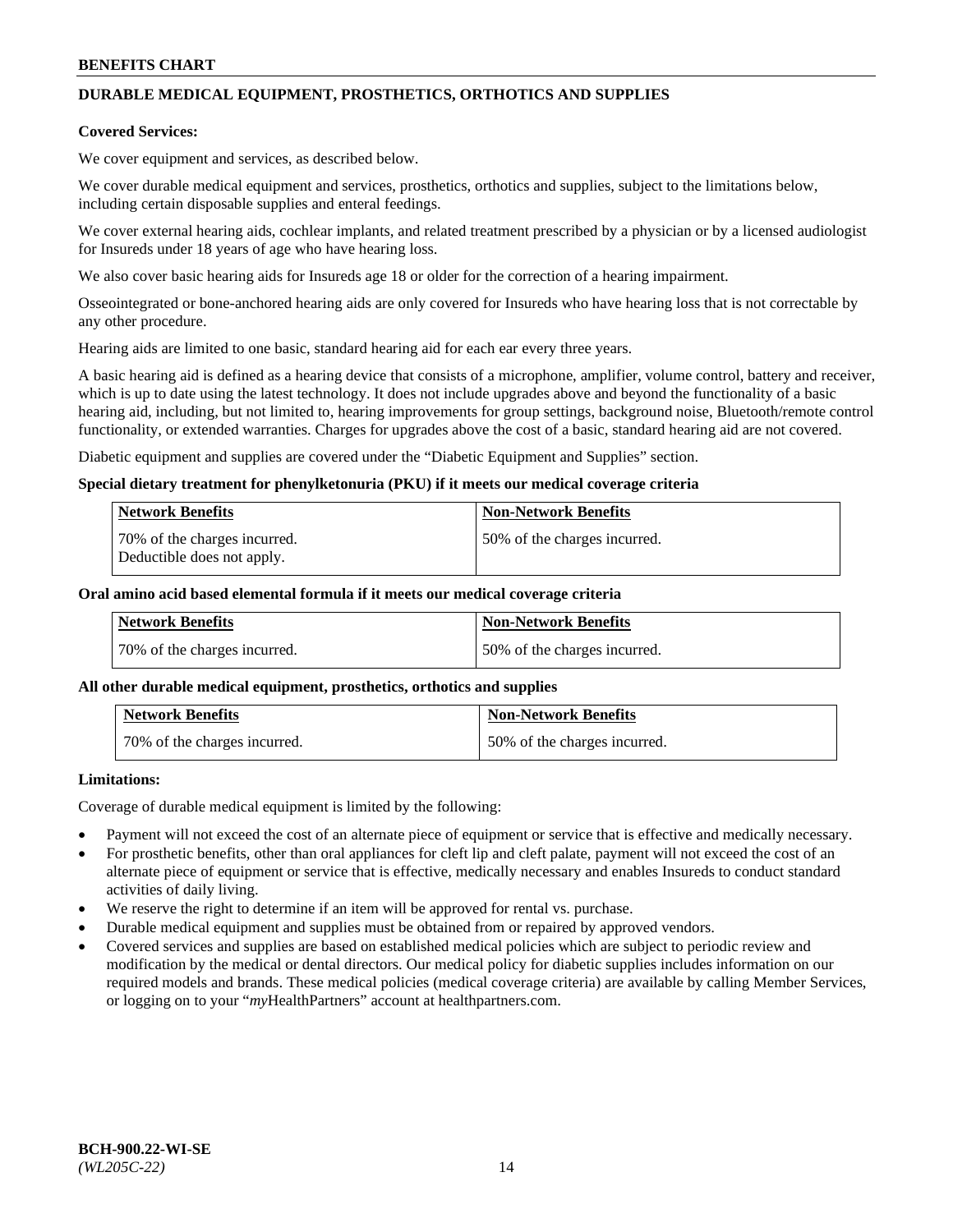## **Not Covered:**

Items which are not eligible for coverage include, but are not limited to:

- Replacement or repair of any covered items, if the items are (i) damaged or destroyed by misuse, abuse or carelessness, (ii) lost; or (iii) stolen.
- Duplicate or similar items.
- Labor and related charges for repair of any covered items which are more than the cost of replacement by an approved vendor.
- Sales tax, mailing, delivery charges, service call charges.
- Items which are primarily educational in nature or for hygiene, vocation, comfort, convenience or recreation.
- Communication aids or devices: equipment to create, replace or augment communication abilities including, but not limited to, speech processors, receivers, communication boards, or computer or electronic assisted communication.
- Implantable and osseointegrated or bone-anchored hearing aids and their fitting, except as specifically described in this Benefits Chart. This exclusion does not apply to cochlear implants.
- Eyeglasses, contact lenses and their fitting, measurement and adjustment, except as specifically described in this Benefits Chart.
- Hair prostheses (wigs).
- Household equipment which primarily has customary uses other than medical, such as, but not limited to, exercise cycles, air purifiers, central or unit air conditioners, water purifiers, non-allergenic pillows, mattresses or waterbeds.
- Household fixtures including, but not limited to, escalators or elevators, ramps, swimming pools and saunas.
- Modifications to the structure of the home including, but not limited to, wiring, plumbing or charges for installation of equipment.
- Vehicle, car or van modifications including, but not limited to, hand brakes, hydraulic lifts and car carrier.
- Rental equipment while owned equipment is being repaired by non-contracted vendors, beyond one month rental of medically necessary equipment.
- Other equipment and supplies, including but not limited to assistive devices, that we determine are not eligible for coverage.
- See "Services Not Covered" in the Certificate.

## **EMERGENCY AND URGENTLY NEEDED CARE SERVICES**

#### **Covered Services:**

We cover services for emergency care and urgently needed care if the services are otherwise eligible for coverage under the Certificate.

**Urgently needed care.** These are services to treat an unforeseen illness or injury that:

- are required in order to prevent a serious deterioration in your health; and
- cannot be delayed until the next available clinic or office hours.

| <b>Network Benefits</b>                                                                                  | <b>Non-Network Benefits</b> |
|----------------------------------------------------------------------------------------------------------|-----------------------------|
| 100% of the charges incurred, subject to a<br>copayment of \$50 per visit.<br>Deductible does not apply. | See Network Benefits.       |

**Emergency care.** These are services to treat:

- the sudden, unexpected onset of illness or injury which, if left untreated or unattended until the next available clinic or office hours, would result in hospitalization; or
- a condition requiring professional health services immediately necessary to preserve life or stabilize health.

Emergency care includes emergency services as defined in Division BB, Title I, Section 102 of the Consolidated Appropriations Act of 2021.

When reviewing claims for coverage of emergency services, our medical director will take into consideration a reasonable layperson's belief that the circumstances required immediate medical care that could not wait until the next working day or next available clinic appointment.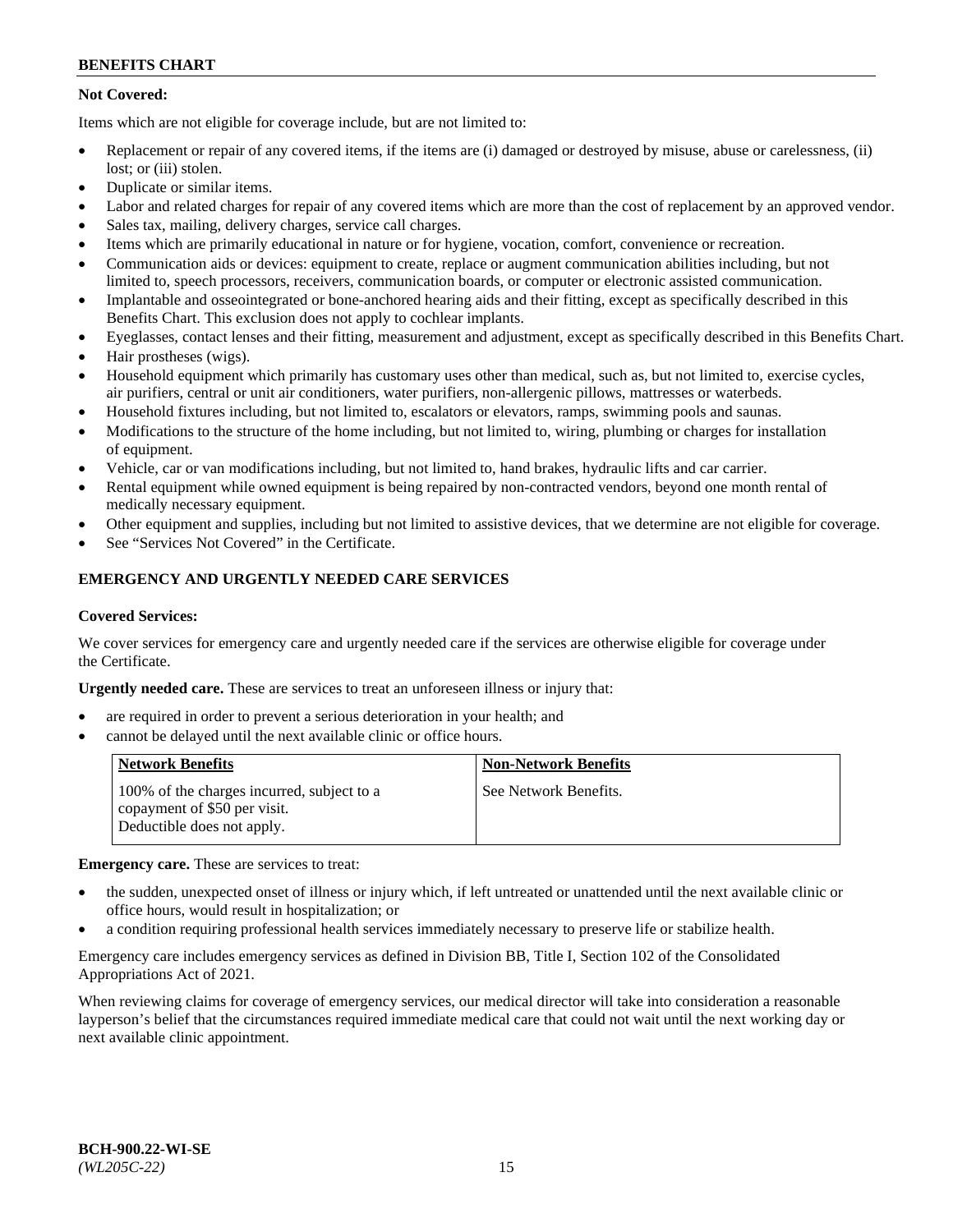### **Emergency care in a hospital emergency room, including professional services of a physician**

| <b>Network Benefits</b>      | Non-Network Benefits  |
|------------------------------|-----------------------|
| 70% of the charges incurred. | See Network Benefits. |

#### **Inpatient emergency care in a hospital**

| <b>Network Benefits</b>      | <b>Non-Network Benefits</b> |
|------------------------------|-----------------------------|
| 70% of the charges incurred. | See Network Benefits.       |

### **Not Covered:**

• See "Services Not Covered" in the Certificate.

# **GENE THERAPY**

## **Covered Services:**

We cover gene therapy treatment if it meets our medical coverage criteria.

| <b>Network Benefits</b>                                                                                                                                                                                 | <b>Non-Network Benefits</b> |
|---------------------------------------------------------------------------------------------------------------------------------------------------------------------------------------------------------|-----------------------------|
| Coverage level is same as corresponding Network<br>Benefits, depending on type of service provided such as<br>Office Visits for Illness or Injury, Inpatient or<br><b>Outpatient Hospital Services.</b> | No coverage.                |

### **Limitations:**

- Gene therapy must be provided by a designated provider.
- Specific types of gene therapy are limited to therapies and conditions specified in our medical coverage criteria.

## **Not Covered:**

• See "Services Not Covered" in the Certificate.

## **HEALTH EDUCATION**

## **Covered Services:**

We cover education for preventive services and education for the management of chronic health problems (such as diabetes).

| Network Benefits                                            | <b>Non-Network Benefits</b>  |
|-------------------------------------------------------------|------------------------------|
| 100% of the charges incurred.<br>Deductible does not apply. | 50% of the charges incurred. |

#### **Not Covered:**

• See "Services Not Covered" in the Certificate.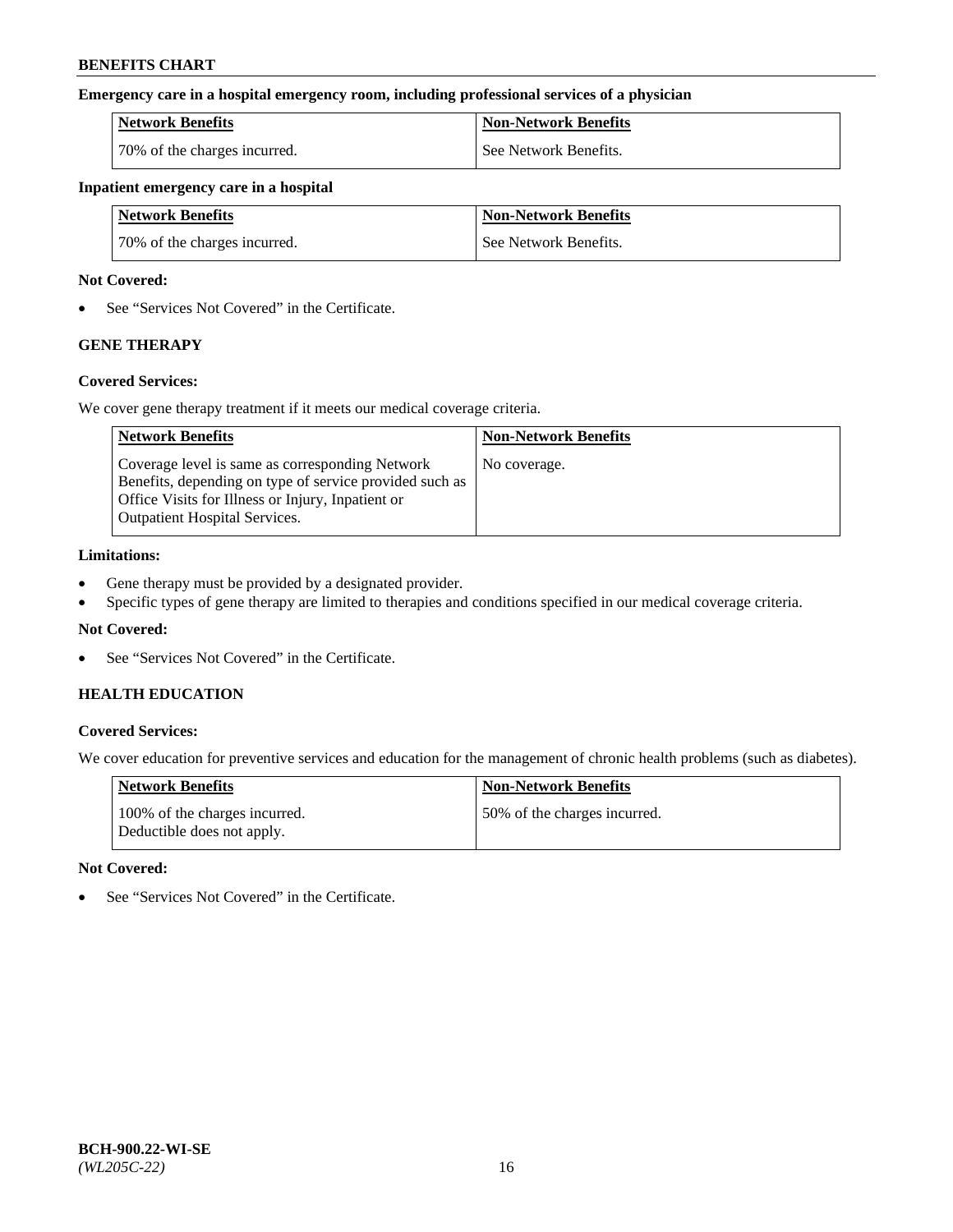## **HOME-BASED COMPREHENSIVE HEALTH RISK ASSESSMENT**

#### **Covered Services:**

If you meet our criteria for coverage, you may qualify for our home-based comprehensive health risk assessment program. The program covers a health assessment with a designated nurse practitioner.

| Network Benefits                                            | <b>Non-Network Benefits</b> |
|-------------------------------------------------------------|-----------------------------|
| 100% of the charges incurred.<br>Deductible does not apply. | No coverage.                |

### **Not Covered:**

See "Services Not Covered" in the Certificate.

## **HOME HEALTH SERVICES**

### **Covered Services:**

We cover skilled nursing services, physical therapy, occupational therapy, speech therapy, respiratory therapy and other therapeutic services, non-routine prenatal and postnatal services, routine postnatal well child visits as described in our medical coverage criteria, phototherapy services for newborns, home health aide services and other eligible home health services when provided in your home, if you are homebound (i.e., unable to leave home without considerable effort due to a medical condition). Lack of transportation does not constitute homebound status. For phototherapy services for newborns and high risk prenatal services, supplies and equipment are included.

We cover total parenteral nutrition/intravenous ("TPN/IV") therapy, equipment, supplies and drugs in connection with IV therapy. IV line care kits are covered under Durable Medical Equipment.

We cover palliative care benefits. Palliative care includes symptom management, education and establishing goals of care. We waive the requirement that you be homebound for a limited number of home visits for palliative care (as shown in this Benefits Chart), if you have a life-threatening, non-curable condition which has a prognosis of survival of two years or less. Additional palliative care visits are eligible under the home health services benefit if you are homebound and meet all other requirements defined in this section.

You do not need to be homebound to receive total parenteral nutrition/intravenous ("TPN/IV") therapy.

Home health services are eligible and covered only when:

- medically necessary; and
- provided as rehabilitative care, terminal care or maternity care; and
- ordered by a physician, and included in the written home care plan.

### **Physical therapy, occupational therapy, speech therapy, respiratory therapy, home health aide services and palliative care**

#### **Primary Care Providers**

| <b>Network Benefits</b>                                                                                  | <b>Non-Network Benefits</b>  |
|----------------------------------------------------------------------------------------------------------|------------------------------|
| 100% of the charges incurred, subject to a<br>copayment of \$30 per visit.<br>Deductible does not apply. | 50% of the charges incurred. |

#### **Specialty Care Providers**

| <b>Network Benefits</b>                                                                                  | <b>Non-Network Benefits</b>  |
|----------------------------------------------------------------------------------------------------------|------------------------------|
| 100% of the charges incurred, subject to a<br>copayment of \$50 per visit.<br>Deductible does not apply. | 50% of the charges incurred. |

If more than one home health visit occurs in a day, a separate copayment applies to each. For example, if an occupational therapist and a physical therapist visit an Insured in the same day, a separate copayment will be charged for each visit.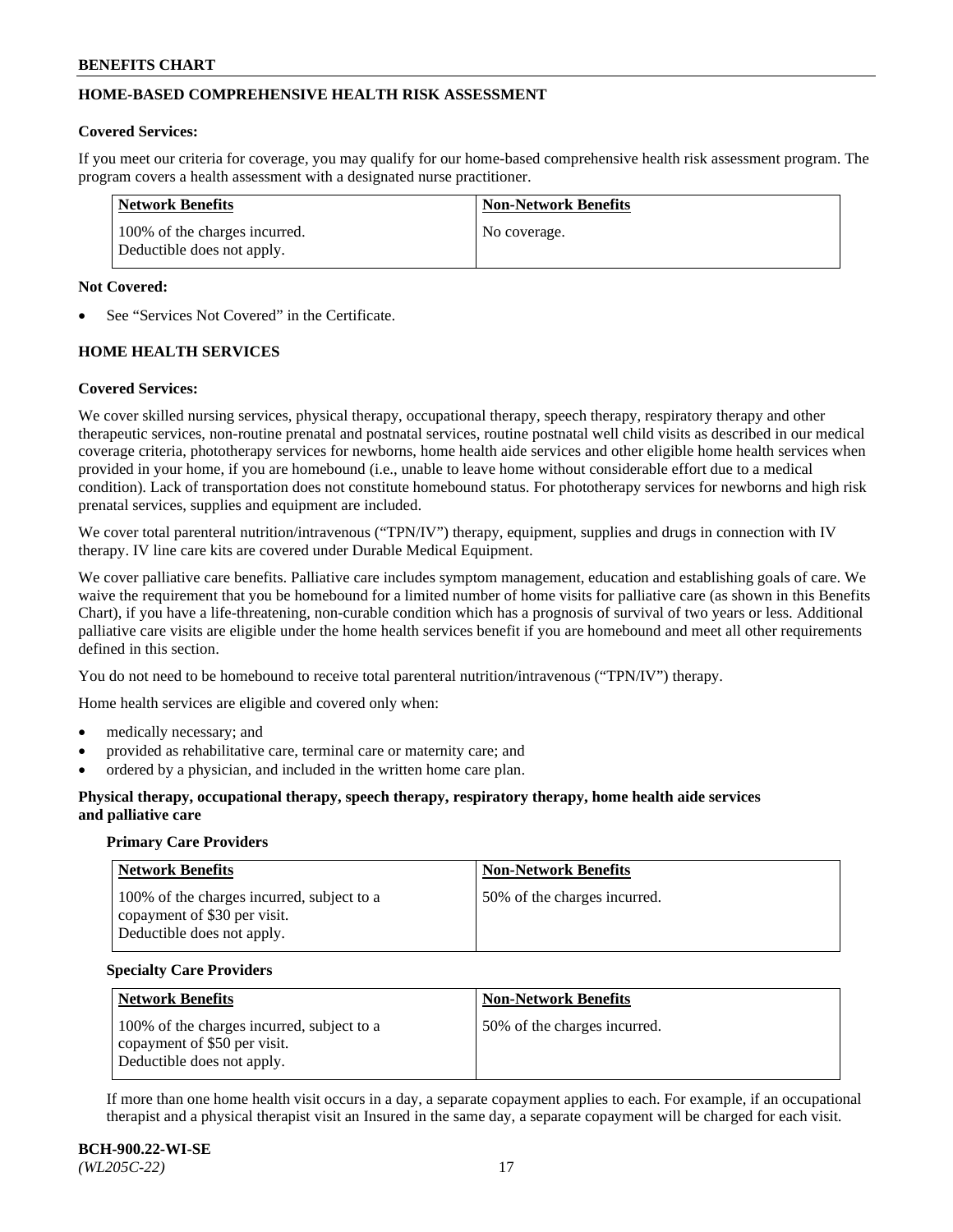## **TPN/IV therapy, skilled nursing services, non-routine prenatal/postnatal services, and phototherapy**

| <b>Network Benefits</b>                                     | <b>Non-Network Benefits</b>  |
|-------------------------------------------------------------|------------------------------|
| 100% of the charges incurred.<br>Deductible does not apply. | 50% of the charges incurred. |

Each 24-hour visit (or shifts up to 24-hour visits) equals one visit and counts toward the Maximum visits for all other services shown below. Any visit that lasts less than 24 hours regardless of the length of the visit, will count as one visit toward the Maximum visits for all other services shown below. All visits must be medically necessary and benefit eligible.

### **Routine postnatal well child visit**

| Network Benefits                                            | <b>Non-Network Benefits</b>  |
|-------------------------------------------------------------|------------------------------|
| 100% of the charges incurred.<br>Deductible does not apply. | 50% of the charges incurred. |

### **Maximum visits for palliative care**

If you are eligible to receive palliative care in the home and you are not homebound, there is a maximum of 12 visits per calendar year.

## **Maximum visits for all services other than palliative care**

| Network Benefits               | <b>Non-Network Benefits</b>  |
|--------------------------------|------------------------------|
| 1.60 visits per calendar year. | 30 visits per calendar year. |

Each visit provided under the Network Benefits and Non-Network Benefits counts toward the maximums shown under both Maximum visits sections. The routine postnatal well child visits do not count toward the visit limit.

### **Limitations:**

- Home health services are not provided as a substitute for a primary caregiver in the home or as relief (respite) for a primary caregiver in the home. We will not reimburse family members or residents in your home for the above services.
- A service shall not be considered a skilled nursing service merely because it is performed by, or under the direct supervision of, a licensed nurse. Where a service (such as tracheotomy suctioning or ventilator monitoring) or like services, can be safely and effectively performed by a non-medical person (or self-administered), without the direct supervision of a licensed nurse, the service shall not be regarded as a skilled nursing service, whether or not a skilled nurse actually provides the service. The unavailability of a competent person to provide a non-skilled service shall not make it a skilled service when a skilled nurse provides it. Only the skilled nursing component of so-called "blended" services (i.e. services which include skilled and non-skilled components) are covered under this Benefits Chart.

- Financial or legal counseling services.
- Housekeeping or meal services in your home.
- Private duty nursing services.
- Services provided by a family member or enrollee, or a resident in the enrollee's home.
- Vocational rehabilitation and recreational or educational therapy. Recreation therapy is therapy provided solely for the purpose of recreation, including, but not limited to: (a) requests for physical therapy or occupational therapy to improve athletic ability, and (b) braces or guards to prevent sports injuries.
- See "Services Not Covered" in the Certificate.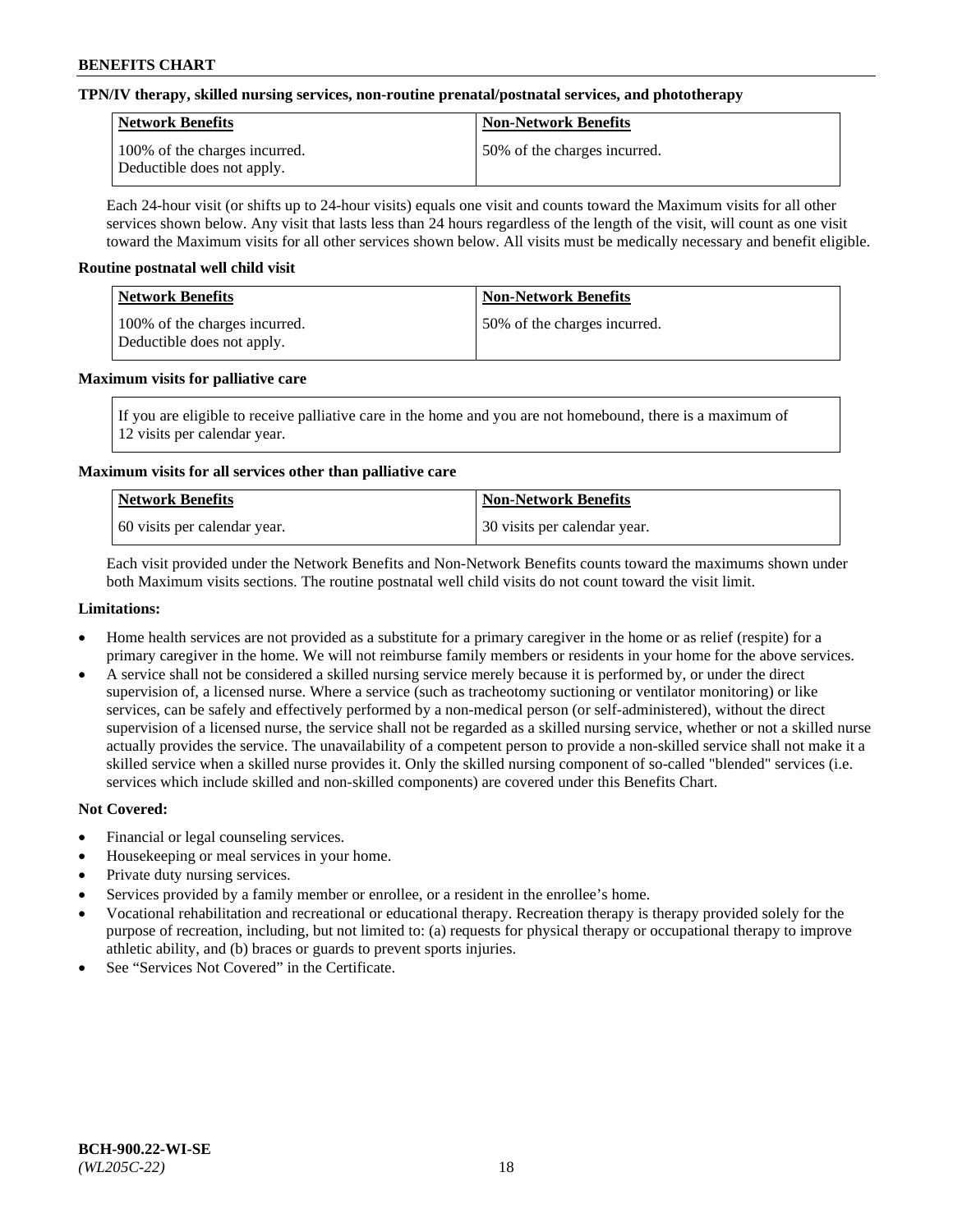## **HOME HOSPICE SERVICES**

### **Applicable Definitions:**

**Part-time.** This is up to two hours of service per day, more than two hours is considered continuous care.

**Continuous Care.** This is from two to twelve hours of service per day provided by a registered nurse, licensed practical nurse, or home health aide, during a period of crisis in order to maintain a terminally ill patient at home.

**Appropriate Facility.** This is a nursing home, hospice residence, or other inpatient facility.

**Custodial Care Related to Hospice Services.** This means providing assistance in the activities of daily living and the care needed by a terminally ill patient which can be provided by primary caregiver (i.e., family member or friend) who is responsible for the patient's home care.

## **Covered Services:**

**Home hospice program.** We cover the services described below if you are terminally ill and accepted as a home hospice program participant. You must meet the eligibility requirements of the program, and elect to receive services through the home hospice program. The services will be provided in your home, with inpatient care available when medically necessary as described below. If you elect to receive hospice services, you do so in lieu of curative treatment for your terminal illness for the period you are enrolled in the home hospice program.

**Eligibility:** In order to be eligible to be enrolled in the home hospice program, you must: (1) be a terminally ill patient (prognosis of six months or less); (2) have chosen a palliative treatment focus (i.e., emphasizing comfort and supportive services rather than treatment attempting to cure the disease or condition); and (3) continue to meet the terminally ill prognosis as reviewed by our medical director or his or her designee over the course of care. You may withdraw from the home hospice program at any time.

**Eligible services:** Hospice services include the following services provided in accordance with an approved hospice treatment plan.

- Home health services:
	- o Part-time care provided in your home by an interdisciplinary hospice team (which may include a physician, nurse, social worker, and spiritual counselor) and medically necessary home health services are covered.
	- o One or more periods of continuous care in your home or in a setting which provides day care for pain or symptom management, when medically necessary, will be covered.
	- Inpatient services: We cover medically necessary inpatient services.
- Other services:
	- Respite care is covered for care in your home or in an appropriate facility, to give your primary caregivers (i.e., family members or friends) rest and/or relief when necessary in order to maintain a terminally ill patient at home.
	- o Medically necessary medications for pain and symptom management.
	- o Semi-electric hospital beds and other durable medical equipment are covered.
	- o Emergency and non-emergency care is covered.

| Network Benefits                                            | <b>Non-Network Benefits</b>  |
|-------------------------------------------------------------|------------------------------|
| 100% of the charges incurred.<br>Deductible does not apply. | 50% of the charges incurred. |

Respite care is limited to 5 days per episode, and respite care and continuous care combined are limited to 30 days.

- Financial or legal counseling services.
- Housekeeping or meal services in your home.
- Custodial or maintenance care related to hospice services, whether provided in the home or in a nursing home.
- Any service not specifically described as covered services under this home hospice services benefits.
- Any services provided by members of your family or residents in your home.
- See "Services Not Covered" in the Certificate.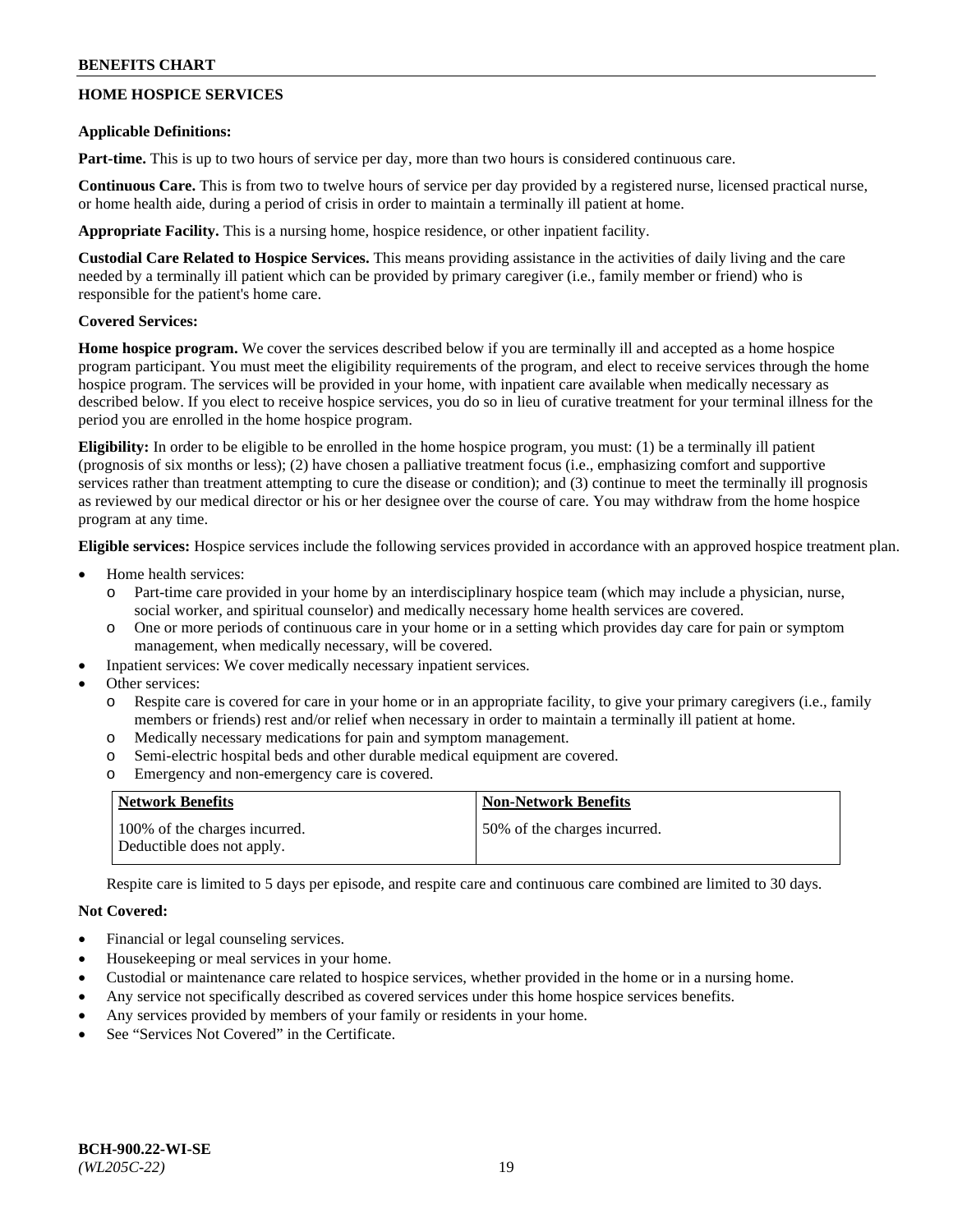## **HOSPITAL AND SKILLED NURSING FACILITY SERVICES**

#### **Covered Services:**

We cover services as described below.

### **Medical or surgical hospital services**

**Inpatient hospital services:** We cover the following medical or surgical services, for the treatment of acute illness or injury, which require the level of care only provided in an acute care facility. These services must be authorized by a physician.

Inpatient hospital services include: room and board; the use of operating or maternity delivery rooms; intensive care facilities; newborn nursery facilities; general nursing care, anesthesia, laboratory and diagnostic imaging services, radiation therapy, physical therapy, prescription drugs or other medications administered during treatment, blood and blood products (unless replaced), and blood derivatives, and other diagnostic or treatment related hospital services; physician and other professional medical and surgical services provided while in the hospital, including gender confirmation surgery that meets medical coverage criteria.

We cover, following a vaginal delivery, a minimum of 48 hours of inpatient care for the mother and newborn child. We cover, following a caesarean section delivery, a minimum of 96 hours of inpatient care for the mother and newborn child.

Group health plans and health insurance issuers generally may not, under Federal law, restrict benefits for any hospital length of stay in connection with childbirth for the mother of newborn child to less than 48 hours following a vaginal delivery, or less than 96 hours following a caesarean section. However, Federal law generally does not prohibit the mother's or newborn's attending provider, after consulting with the mother, from discharging the mother or her newborn earlier than 48 hours (or 96 hours as applicable). In any case plans and issuers may not, under Federal law, require that a provider obtain authorization from the plan or the insurance issuer for prescribing a length of stay not in excess of 48 hours (or 96 hours).

| Network Benefits             | Non-Network Benefits         |
|------------------------------|------------------------------|
| 70% of the charges incurred. | 50% of the charges incurred. |

Each Insured's admission or confinement, including that of a newborn child, is separate and distinct from the admission or confinement of any other Insured.

**Outpatient hospital, ambulatory care or surgical facility services:** We cover the following medical and surgical services, for diagnosis or treatment of illness or injury on an outpatient basis. These services must be authorized by a physician.

Outpatient services include: use of operating rooms, maternity delivery rooms or other outpatient departments, rooms or facilities; and the following outpatient services: general nursing care, anesthesia, laboratory and diagnostic imaging services, radiation therapy, physical therapy, drugs administered during treatment, blood and blood products (unless replaced), and blood derivatives, and other diagnostic or treatment related outpatient services; physician and other professional medical and surgical services provided while an outpatient, including colonoscopies (starting at age 50, or under age 50 for people at high risk of colorectal cancer), and gender confirmation surgery that meets medical coverage criteria.

For Network Benefits, non-emergent, scheduled outpatient Magnetic Resonance Imaging (MRI) and Computed Tomography (CT) must be provided at a designated facility. Your physician or facility will obtain or verify prior authorization for these services, as needed.

To see the benefit level for diagnostic imaging services, laboratory services and physical therapy, see benefits under Diagnostic Imaging Services, Laboratory Services and Physical Therapy in this Benefits Chart.

| <b>Network Benefits</b>      | <b>Non-Network Benefits</b>   |
|------------------------------|-------------------------------|
| 70% of the charges incurred. | 150% of the charges incurred. |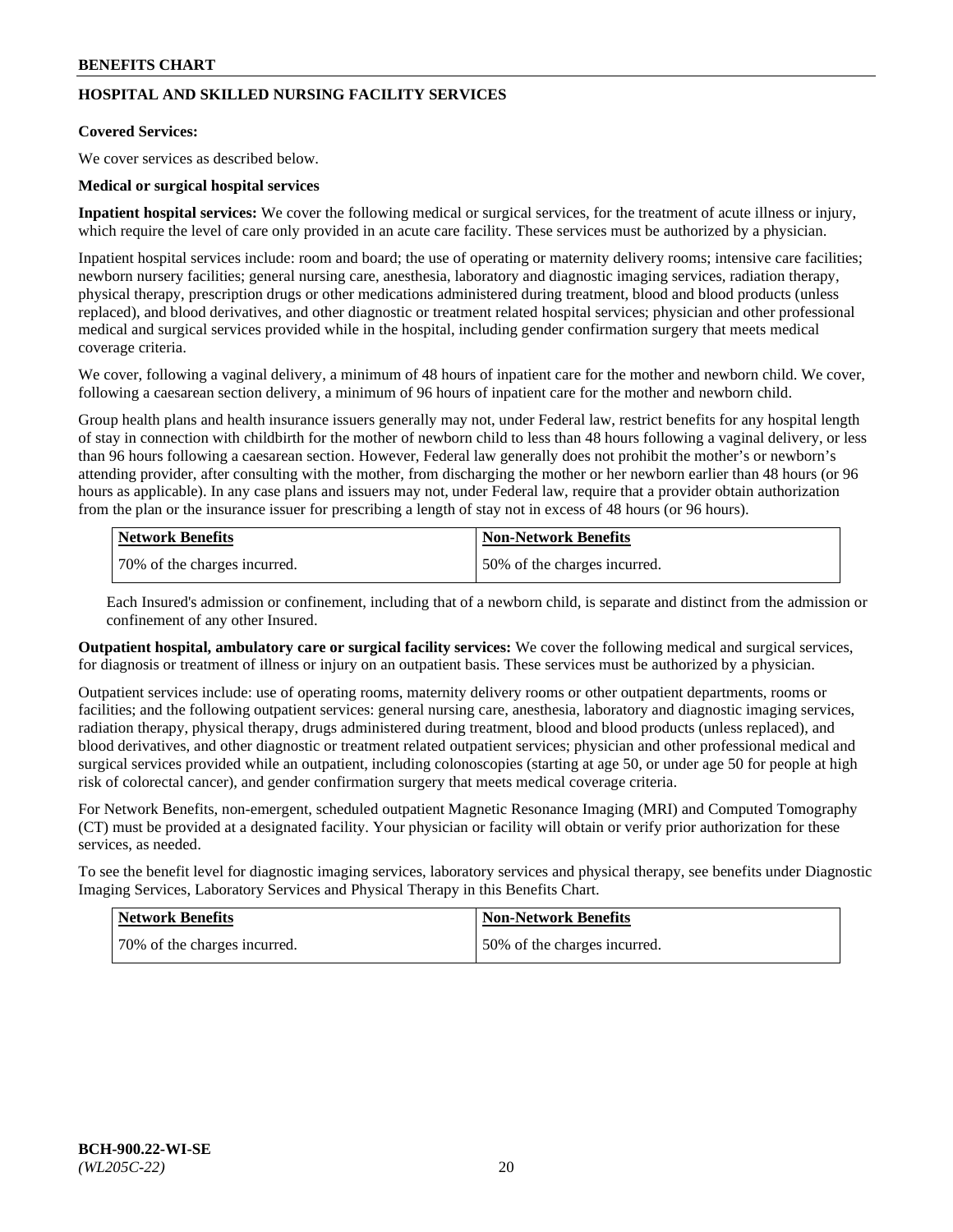## **Skilled nursing facility care:**

We cover room and board, daily skilled nursing and related ancillary services for post-acute treatment and rehabilitative care of illness or injury that meets medical coverage criteria. Rehabilitation services are limited to services where significant measurable progress is expected to occur within a reasonable period of time.

| Network Benefits                             | <b>Non-Network Benefits</b>                  |
|----------------------------------------------|----------------------------------------------|
| 170% of the charges incurred.                | 50% of the charges incurred.                 |
| Limited to a 30-day maximum per confinement. | Limited to a 30-day maximum per confinement. |

Each day of services provided under the Network Benefits and Non-Network Benefits, combined, applies toward the maximum shown above.

### **Not Covered:**

- Services for items for personal convenience, such as television rental, are not covered.
- See "Services Not Covered" in the Certificate.

### **INFERTILITY DIAGNOSIS**

#### **Covered Services:**

We cover the diagnosis of infertility. These services include diagnostic procedures and tests provided in connection with an infertility evaluation, office visits and consultations to diagnose infertility.

| <b>Network Benefits</b>                                    | <b>Non-Network Benefits</b>  |
|------------------------------------------------------------|------------------------------|
| 70% of the charges incurred.<br>Deductible does not apply. | 50% of the charges incurred. |

Coverage is limited to office visits and consultations to diagnose infertility. Treatment is not covered.

## **Not Covered:**

- Infertility/fertility treatment, including, but not limited to, office visits, laboratory services, diagnostic imaging services and fertility drugs; reversal of sterilization; and sperm, ova or embryo acquisition, retrieval or storage; however, we cover office visits and consultations to diagnose infertility.
- Services related to the establishment of surrogate pregnancy and fees for a surrogate. However, pregnancy and maternity services are covered for an Insured under this Benefits Chart, including a surrogate pregnancy.
- See "Services Not Covered" in the Certificate.

## **LABORATORY SERVICES**

#### **Covered Services:**

We cover laboratory tests when ordered by a provider and provided in a clinic or outpatient hospital facility. This includes blood tests to detect lead exposure in children between the ages of 6 months and 72 months.

To see the benefit level for inpatient hospital or skilled nursing facility services, see benefits under "Inpatient Hospital and Skilled Nursing Facility Services" in this Benefits Chart.

#### **Prostate-specific antigen (PSA) testing**

| Network Benefits                                            | <b>Non-Network Benefits</b>  |
|-------------------------------------------------------------|------------------------------|
| 100% of the charges incurred.<br>Deductible does not apply. | 50% of the charges incurred. |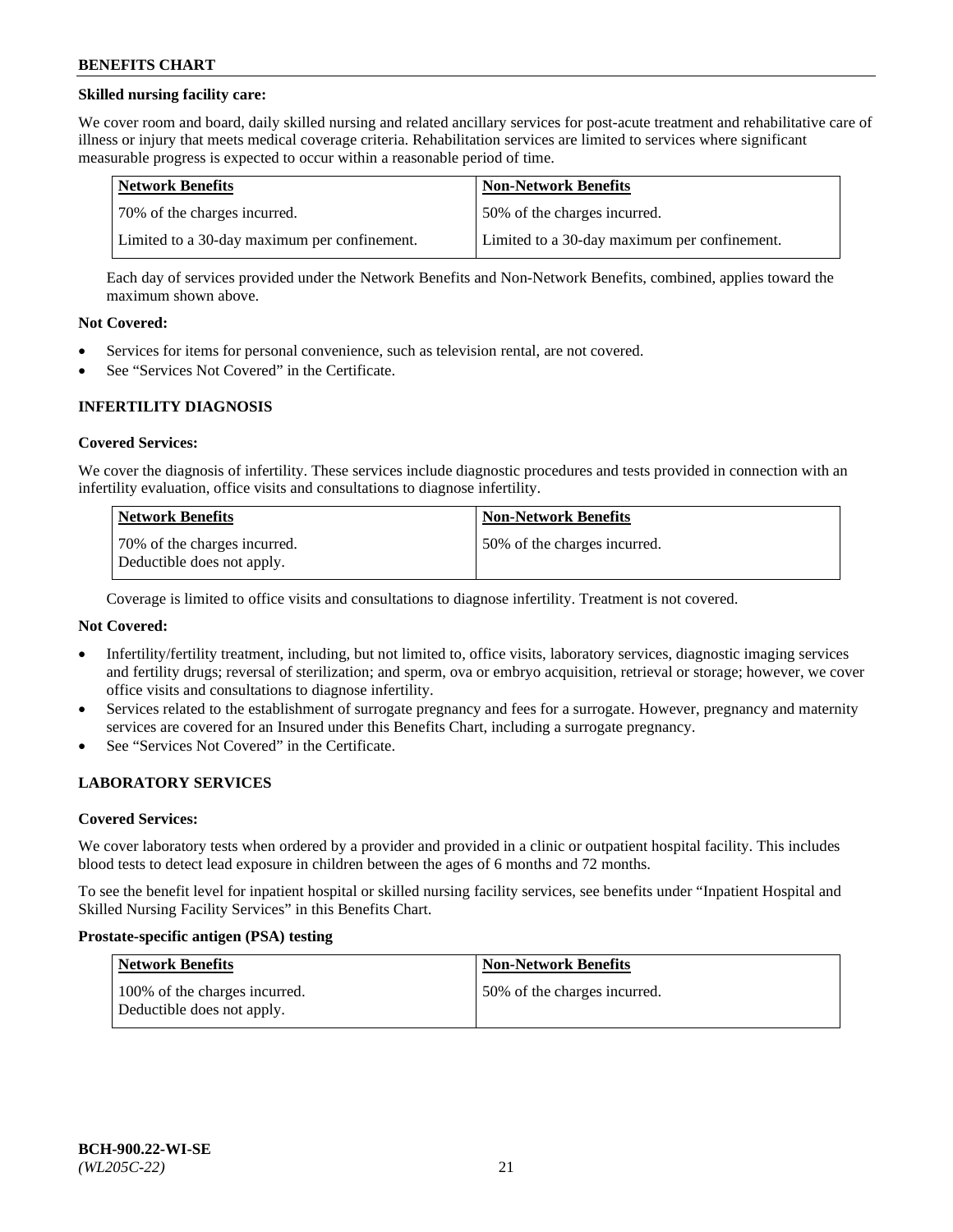### **All other laboratory services**

#### **Services for illness or injury**

| <b>Network Benefits</b>                                     | <b>Non-Network Benefits</b>  |
|-------------------------------------------------------------|------------------------------|
| 100% of the charges incurred.<br>Deductible does not apply. | 50% of the charges incurred. |

## **Preventive services**

Laboratory services associated with preventive services are covered at the benefit level shown in the "Preventive Services" section of this Benefits Chart.

### **Not Covered:**

See "Services Not Covered" in the Certificate.

## **MASTECTOMY RECONSTRUCTION BENEFIT**

### **Covered Services:**

We cover reconstruction of the breast on which the mastectomy has been performed; surgery and reconstruction of the other breast to produce symmetrical appearance, and prostheses and physical complications of all stages of mastectomy, including lymphedemas.

| <b>Network Benefits</b>                               | <b>Non-Network Benefits</b>                           |
|-------------------------------------------------------|-------------------------------------------------------|
| Coverage level is same as corresponding Network       | Coverage level is same as corresponding Non-Network   |
| Benefits, depending on type of service provided, such | Benefits, depending on type of service provided, such |
| as Office Visits for Illness or Injury, Inpatient or  | as Office Visits for Illness or Injury, Inpatient or  |
| <b>Outpatient Hospital Services.</b>                  | Outpatient Hospital Services.                         |

#### **Not Covered:**

See "Services Not Covered" in the Certificate.

## **MEDICATION THERAPY DISEASE MANAGEMENT PROGRAM**

## **Covered Services:**

If you meet our criteria for coverage, you may qualify for our Medication Therapy Disease Management Program.

The program covers consultations with a designated Network pharmacist.

Covered services are based on established medical policies, which are subject to periodic review and modification by the medical directors. These medical policies (medical coverage criteria) are available by calling Member Services, or logging on to your "*my*HealthPartners" account at [healthpartners.com.](http://www.healthpartners.com/)

| Network Benefits                                            | <b>Non-Network Benefits</b> |
|-------------------------------------------------------------|-----------------------------|
| 100% of the charges incurred.<br>Deductible does not apply. | No coverage.                |

## **Not Covered:**

See "Services Not Covered" in the Certificate.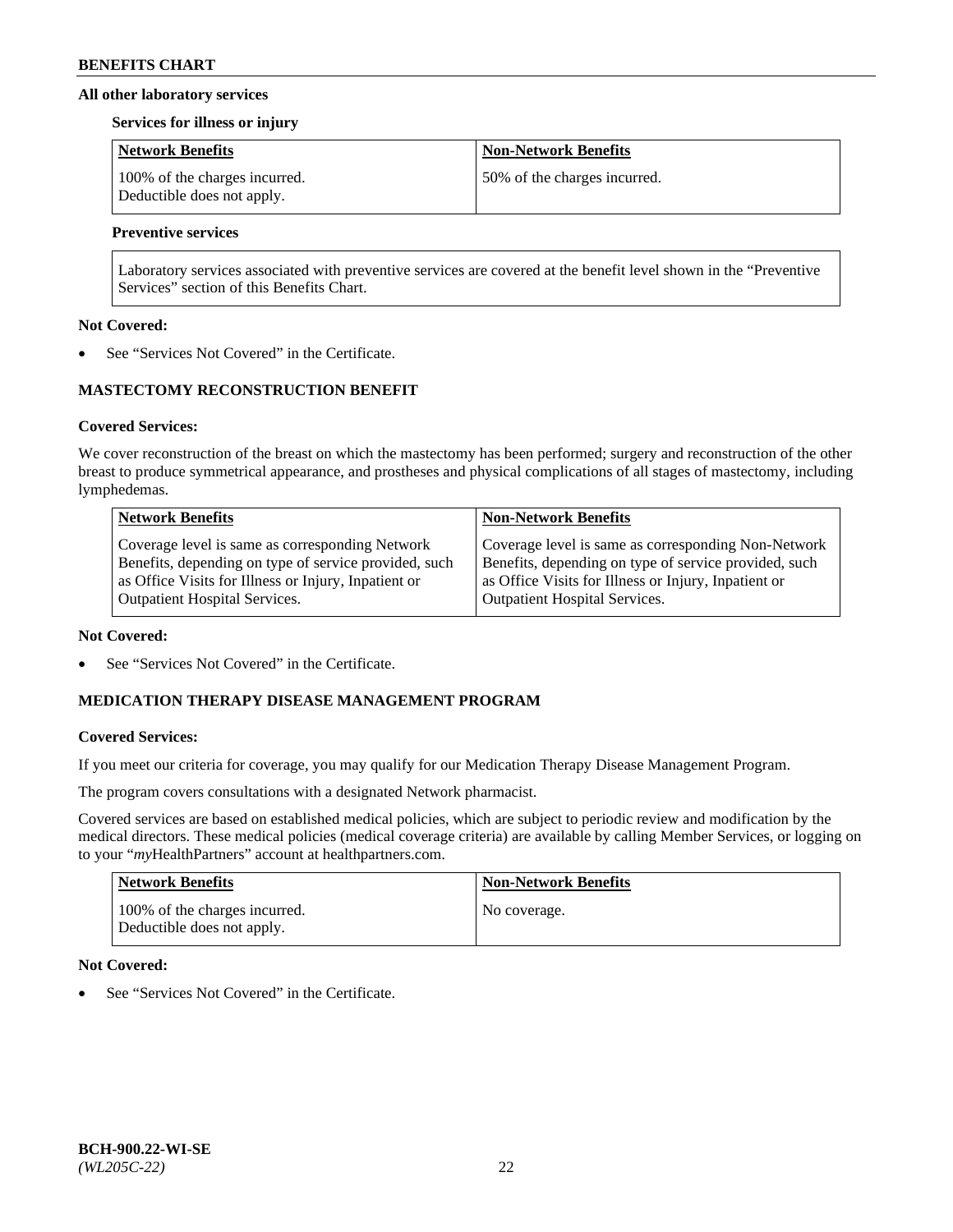# **OFFICE VISITS FOR ILLNESS OR INJURY**

## **Covered Services:**

We cover the following when medically necessary: professional medical and surgical services and related supplies, including biofeedback, of physicians and other health care providers; blood and blood products (unless replaced) and blood derivatives.

We cover diagnosis and treatment of illness or injury to the eyes. Where contact or eye glass lenses are prescribed as medically necessary for the post-operative treatment of cataracts or for the treatment of aphakia, acute or chronic corneal pathology, or keratoconus, we cover the initial evaluation, lenses and fitting. Insureds must pay for lens replacement beyond the initial pair.

Services received via video, E-visit or telephone are covered under the "Telehealth/Telemedicine Services" section.

### **Office visits**

## **Primary Care Providers**

| <b>Network Benefits</b>                                                                                  | <b>Non-Network Benefits</b>  |
|----------------------------------------------------------------------------------------------------------|------------------------------|
| 100% of the charges incurred, subject to a<br>copayment of \$30 per visit.<br>Deductible does not apply. | 50% of the charges incurred. |

## **Specialty Care Providers**

| Network Benefits                                                                                         | <b>Non-Network Benefits</b>   |
|----------------------------------------------------------------------------------------------------------|-------------------------------|
| 100% of the charges incurred, subject to a<br>copayment of \$50 per visit.<br>Deductible does not apply. | 50\% of the charges incurred. |

## **Convenience clinics**

| <b>Network Benefits</b>                                                                                  | <b>Non-Network Benefits</b>  |
|----------------------------------------------------------------------------------------------------------|------------------------------|
| 100% of the charges incurred, subject to a<br>copayment of \$15 per visit.<br>Deductible does not apply. | 50% of the charges incurred. |

## **Injections administered in a physician's office, other than immunizations**

#### **Allergy injections**

| <b>Network Benefits</b>                                                                                           | <b>Non-Network Benefits</b>  |
|-------------------------------------------------------------------------------------------------------------------|------------------------------|
| 100% of the charges incurred, subject to a<br>copayment of \$2 per date of service.<br>Deductible does not apply. | 50% of the charges incurred. |

#### **All other injections**

| Network Benefits                                                                                                  | <b>Non-Network Benefits</b>  |
|-------------------------------------------------------------------------------------------------------------------|------------------------------|
| 100% of the charges incurred, subject to a<br>copayment of \$2 per date of service.<br>Deductible does not apply. | 50% of the charges incurred. |

- Court ordered treatment, except as described in this Benefits Chart. Any resulting court ordered treatment for mental health services will be subject to the Certificate's requirement for medical necessity.
- See "Services Not Covered" in the Certificate.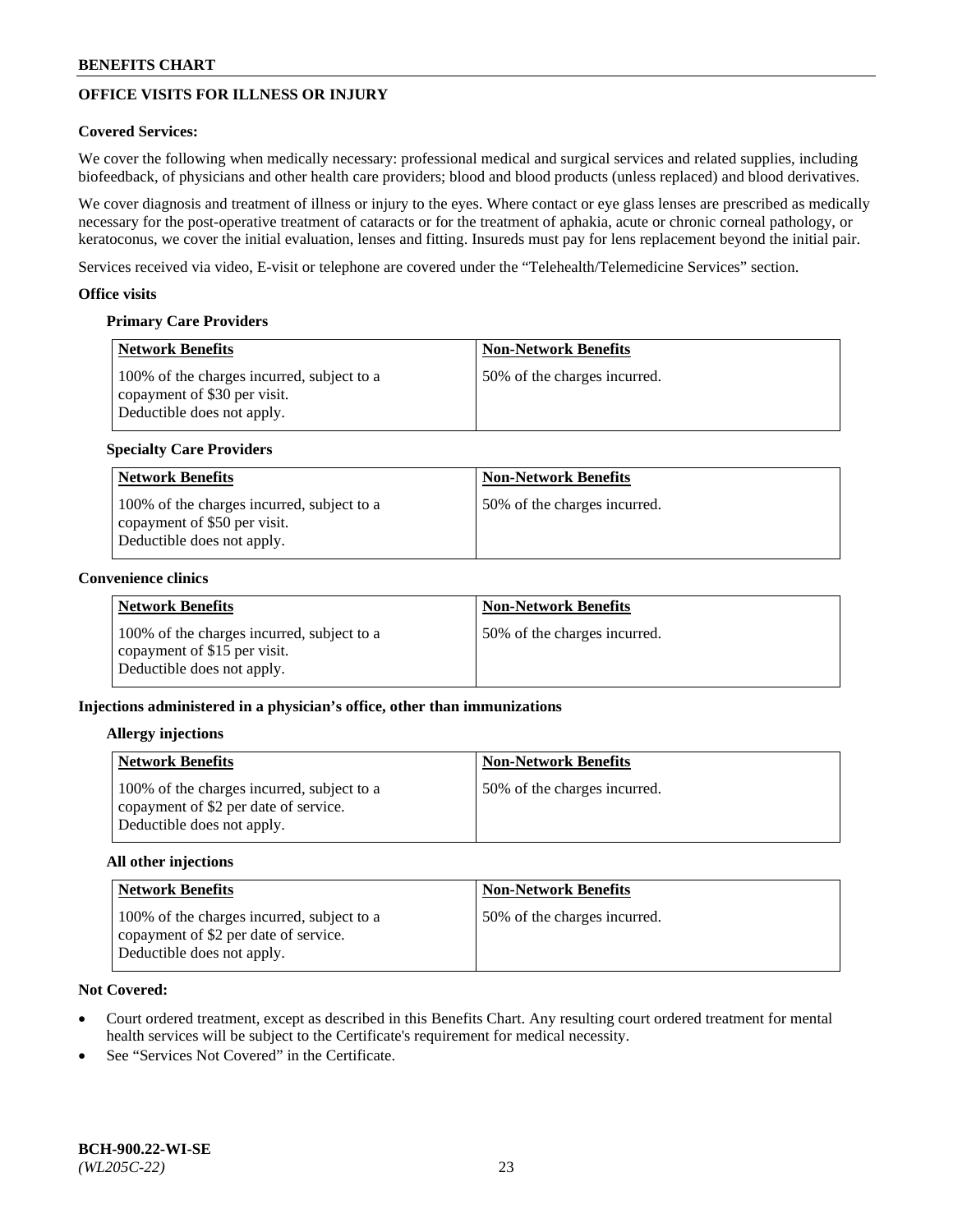# **PEDIATRIC EYEWEAR**

### **Covered Services:**

We cover pediatric eyewear for children.

Routine eye exams are covered under the "Preventive Services" section.

| <b>Network Benefits</b>      | <b>Non-Network Benefits</b> |
|------------------------------|-----------------------------|
| 70% of the charges incurred. | No coverage.                |

## **Limitations:**

- Coverage under this provision will continue until the end of the month in which the child turns age 19.
- Limited to one of the following per calendar year:
	- o one pair of eyeglasses including one set of prescription lenses, frames from our designated eyewear collection and anti-scratch coating; or
	- o one pair of non-disposable contact lenses; or
	- o a one-year supply of disposable contact lenses.
- Contact lens fittings are limited to two per calendar year.

## **Not Covered:**

- Frames that are not included in our designated eyewear collection. However, one pair of lenses will be covered if an Insured chooses frames outside our designated eyewear collection.
- More than one pair of lenses or frames or non-disposable contacts per calendar year, regardless of the reason. This includes replacement of eyeglasses or contact lenses due to loss, breakage, theft, or change in prescription.
- Safety glasses or goggles for sports or vocational reasons.
- Upgrades including, but not limited to, UV protection and no-line multifocal lenses.
- See "Services Not Covered" in the Certificate.

## **PHYSICAL THERAPY, OCCUPATIONAL THERAPY, SPEECH THERAPY AND OTHER SPECIFIED THERAPIES**

## **Covered Services:**

We cover the following physical therapy, occupational therapy and speech therapy services:

- Medically necessary rehabilitative care to correct the effects of illness or injury.
- Habilitative care rendered for congenital, developmental or medical conditions which have significantly limited the successful initiation of normal speech and normal motor development.

Massage therapy which is performed in conjunction with other treatment/modalities by a physical or occupational therapist is part of a prescribed treatment plan and is not billed separately is covered.

We cover services provided in a clinic. To see the benefit level for inpatient hospital or skilled nursing facility services, see benefits under "Inpatient Hospital and Skilled Nursing Facility Services".

#### **Rehabilitative care**

#### **Primary Care Providers**

| <b>Network Benefits</b>                                                                                                                                                                                   | <b>Non-Network Benefits</b>                                                                                                   |
|-----------------------------------------------------------------------------------------------------------------------------------------------------------------------------------------------------------|-------------------------------------------------------------------------------------------------------------------------------|
| 100% of the charges incurred, subject to a<br>copayment of \$30 per visit.<br>Deductible does not apply.<br>Physical, Occupational and Speech Therapy are<br>limited to 20 visits each per calendar year. | 50% of the charges incurred.<br>Physical, Occupational and Speech Therapy are<br>limited to 20 visits each per calendar year. |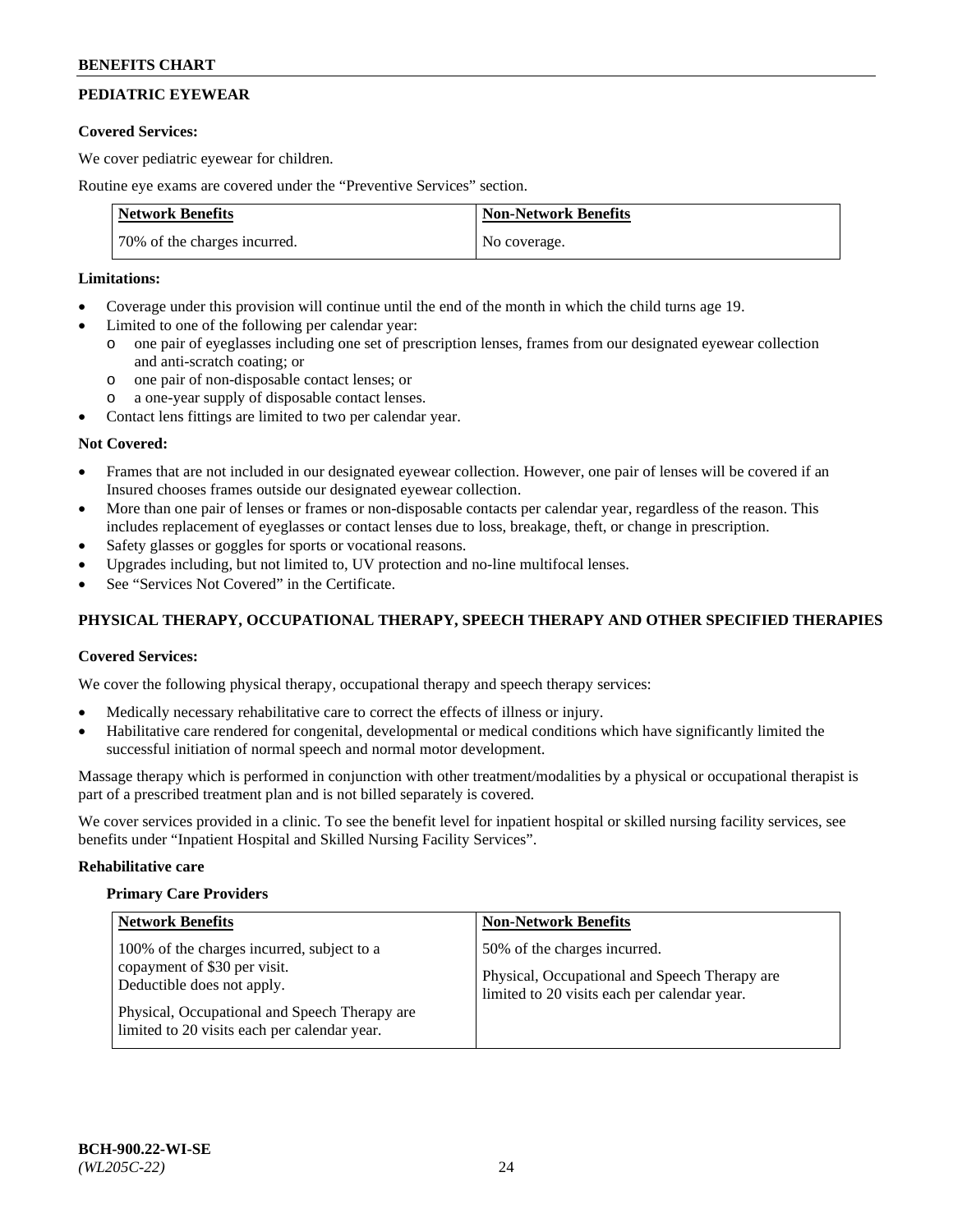## **Specialty Care Providers**

| <b>Network Benefits</b>                                                                                                                                                                                   | <b>Non-Network Benefits</b>                                                                                                   |
|-----------------------------------------------------------------------------------------------------------------------------------------------------------------------------------------------------------|-------------------------------------------------------------------------------------------------------------------------------|
| 100% of the charges incurred, subject to a<br>copayment of \$50 per visit.<br>Deductible does not apply.<br>Physical, Occupational and Speech Therapy are<br>limited to 20 visits each per calendar year. | 50% of the charges incurred.<br>Physical, Occupational and Speech Therapy are<br>limited to 20 visits each per calendar year. |

## **In addition to the services provided above, we cover a minimum of:**

- 20 visits per calendar year for pulmonary rehabilitation.
- 36 visits per calendar year for cardiac rehabilitation.
- 30 visits per calendar year for post-cochlear implant aural therapy.
- 20 visits per calendar year for cognitive rehabilitation.

Visit limits by a Primary Care Provider and/or Specialty Care Provider are combined. The maximum number of visits is combined for Network Benefits and Non-Network Benefits.

#### **Habilitative services**

### **Primary Care Providers**

| <b>Network Benefits</b>                                                                                                                                                                                   | <b>Non-Network Benefits</b>                                                                                                   |
|-----------------------------------------------------------------------------------------------------------------------------------------------------------------------------------------------------------|-------------------------------------------------------------------------------------------------------------------------------|
| 100% of the charges incurred, subject to a<br>copayment of \$30 per visit.<br>Deductible does not apply.<br>Physical, Occupational and Speech Therapy are<br>limited to 20 visits each per calendar year. | 50% of the charges incurred.<br>Physical, Occupational and Speech Therapy are<br>limited to 20 visits each per calendar year. |

## **Specialty Care Providers**

| <b>Network Benefits</b>                                                                                                                                   | <b>Non-Network Benefits</b>                                                                                                   |
|-----------------------------------------------------------------------------------------------------------------------------------------------------------|-------------------------------------------------------------------------------------------------------------------------------|
| 100% of the charges incurred, subject to a<br>copayment of \$50 per visit.<br>Deductible does not apply.<br>Physical, Occupational and Speech Therapy are | 50% of the charges incurred.<br>Physical, Occupational and Speech Therapy are<br>limited to 20 visits each per calendar year. |
| limited to 20 visits each per calendar year.                                                                                                              |                                                                                                                               |

Visit limits by a Primary Care Provider and/or Specialty Care Provider are combined. The maximum number of visits is combined for Network Benefits and Non-Network Benefits.

- Massage therapy for the purpose of comfort or convenience of the Insured.
- See "Services Not Covered" in the Certificate.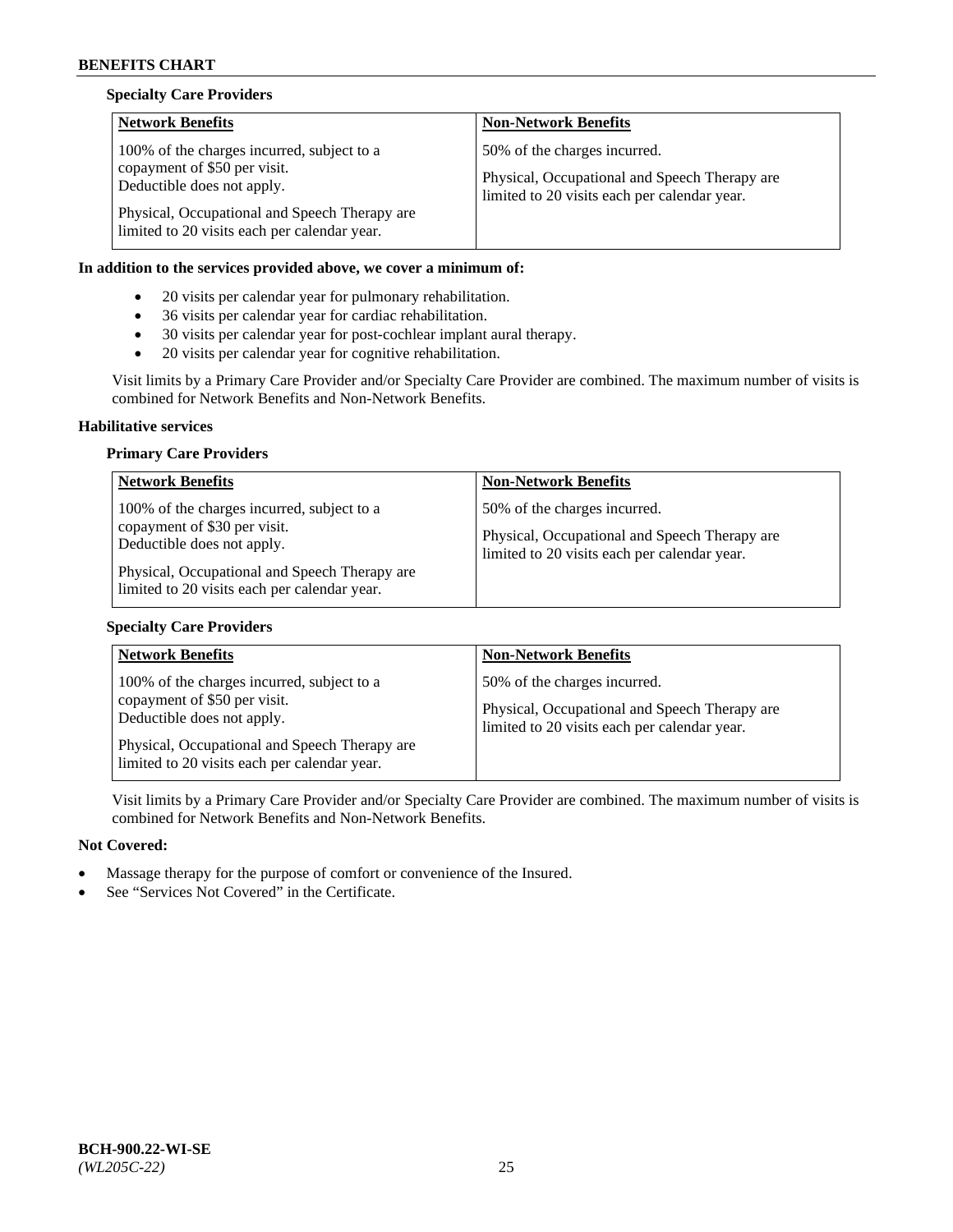## **PRE-DIABETES DISEASE MANAGEMENT PROGRAM**

### **Covered Services:**

If you meet criteria for coverage, you may qualify for the Pre-Diabetes Disease Management Program through Omada Health. The program covers group health coaching which focuses on weight loss, exercise, behavior modification and health education at select locations determined by the plan.

| Network Benefits                                            | <b>Non-Network Benefits</b> |
|-------------------------------------------------------------|-----------------------------|
| 100% of the charges incurred.<br>Deductible does not apply. | Not applicable.             |

### **Not Covered:**

See "Services Not Covered" in the Certificate.

## **PRESCRIPTION DRUG SERVICES**

#### **Covered Services:**

We cover prescription drugs and medications that can be self-administered or are administered in a physician's office.

We will refill a prescription for eye drops covered under this Benefits Chart if the Insured requests a refill and the original prescription specified that additional quantities would be needed, providing the refill request does not exceed the quantities needed, and the following conditions are met:

- If the Insured requests a 30-day refill supply, the request must be made between 22 and 30 days of the later of (a) the original date that the prescription was distributed to the Insured or (b) the date that the most recent refill was distributed to the Insured; or
- If the Insured requests a 90-day refill supply, the request must be made between 67 and 90 days of the later of (a) the original date that the prescription was distributed to the Insured or (b) the date that the most recent refill was distributed to the Insured.

**For Network Benefits, drugs and medications must be obtained at a Network pharmacy.**

**If a copayment is required, you must pay one copayment for each 31-day supply, or portion thereof.**

**Outpatient drugs (except as specified below)**

| <b>Network Benefits</b>                                                                                                                                                                                           | <b>Non-Network Benefits</b>  |
|-------------------------------------------------------------------------------------------------------------------------------------------------------------------------------------------------------------------|------------------------------|
| 100% of the charges incurred, subject to a copayment of<br>\$5 for generic low cost formulary drugs and 100% of<br>the charges incurred, subject to a copayment of \$25 for<br>generic high cost formulary drugs. | 50% of the charges incurred. |
| Brand name formulary drugs are covered at 100% of the<br>charges incurred, subject to a copayment of \$60.                                                                                                        |                              |
| In no event will your cost for a formulary insulin drug<br>exceed \$25.                                                                                                                                           |                              |
| Non-formulary drugs are covered at 100% of the<br>charges incurred, subject to a copayment of \$150.                                                                                                              |                              |
| Deductible does not apply.                                                                                                                                                                                        |                              |

**Oral chemotherapy drugs** are included on the specialty drug list. However, you pay the applicable outpatient drug copayment. As required by Wisconsin law, your maximum copayment will not be more than \$100 per prescription for a 31-day supply.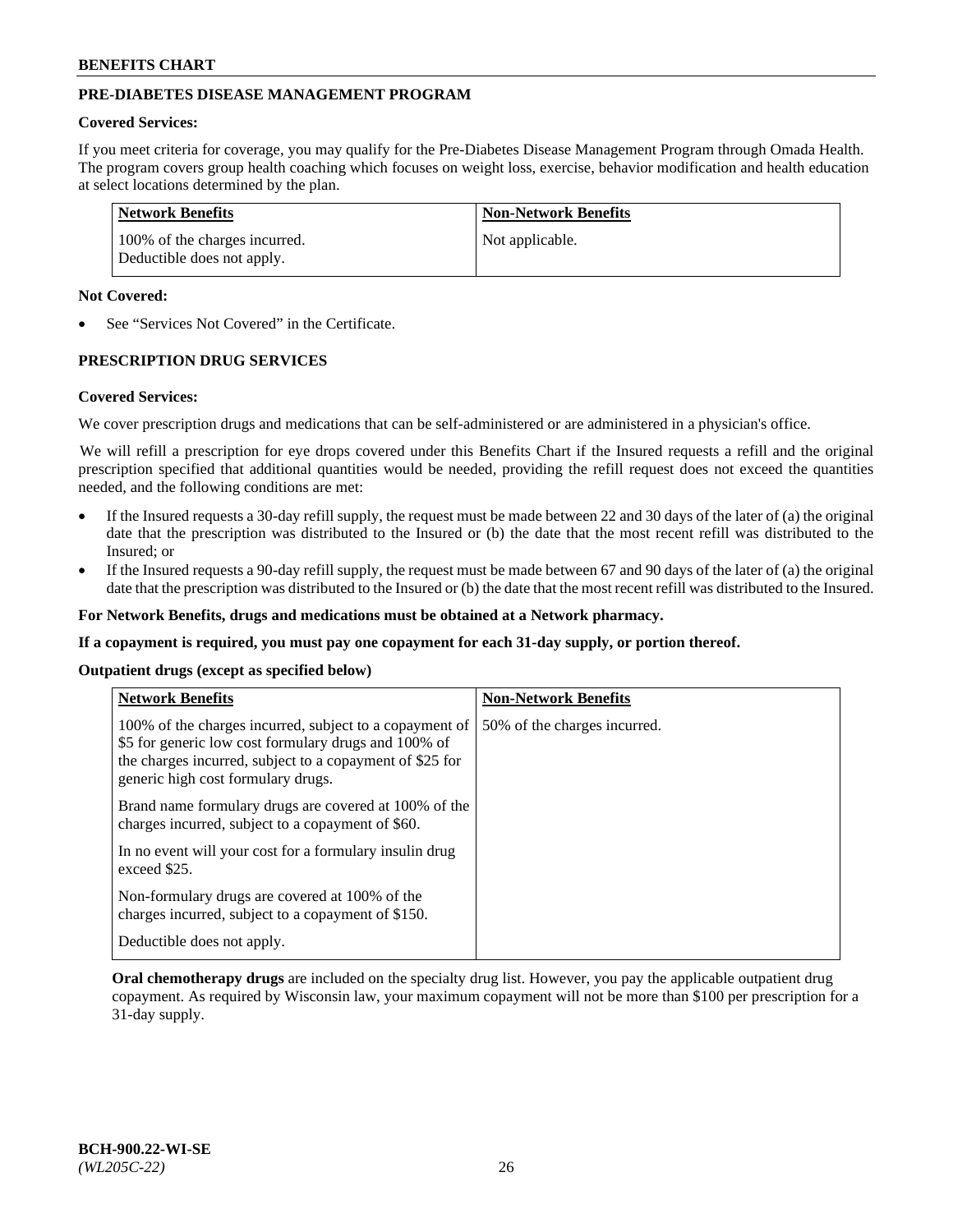## **Mail order drugs**

| <b>Network Benefits</b>                                                                                                                                                         | <b>Non-Network Benefits</b>                                                                                                |
|---------------------------------------------------------------------------------------------------------------------------------------------------------------------------------|----------------------------------------------------------------------------------------------------------------------------|
| For your convenience, you may also get up to a<br>93-day supply of outpatient prescription drugs that<br>can be self-administered through the designated mail<br>order service. | Mail order drugs are only available through the<br>designated mail order service.<br>See Network Mail Order Drugs Benefit. |
| Specialty drugs are not available through the mail<br>order service.                                                                                                            |                                                                                                                            |

## **Specialty drugs which are self-administered**

| <b>Network Benefits</b>                                                                                              | <b>Non-Network Benefits</b> |
|----------------------------------------------------------------------------------------------------------------------|-----------------------------|
| 80% of the charges incurred.<br>Deductible does not apply.                                                           | No coverage.                |
| Specialty drugs are limited to drugs on the<br>specialty drug list and must be obtained from a<br>designated vendor. |                             |

**Oral chemotherapy drugs** are included on the specialty drug list. However, you pay the applicable outpatient drug copayment. As required by Wisconsin law, your maximum copayment will not be more than \$100 per prescription for a 31-day supply.

# **Tobacco cessation drugs. All FDA approved tobacco cessation drugs are covered.**

| <b>Network Benefits</b>                                     | <b>Non-Network Benefits</b>  |
|-------------------------------------------------------------|------------------------------|
| 100% of the charges incurred.<br>Deductible does not apply. | 50% of the charges incurred. |

## **Contraceptive drugs**

| <b>Network Benefits</b>                                                                                                                                         | <b>Non-Network Benefits</b>  |
|-----------------------------------------------------------------------------------------------------------------------------------------------------------------|------------------------------|
| 100% of the charges incurred for formulary drugs.<br>Deductible does not apply.                                                                                 | 50% of the charges incurred. |
| If a physician requests that a non-formulary<br>contraceptive drug be dispensed as written, the drug<br>will be covered at 100%, not subject to the deductible. |                              |

**ACA preventive medications.** We cover preventive medications currently recommended by USPSTF with an A or B rating if they are prescribed by your medical provider and they are listed on our Commercial ACA Preventive Drug List. Preventive medications are subject to periodic review and modification. Changes would be effective in accordance with the federal rules and reflected in our current medical coverage criteria for preventive care services.

| <b>Network Benefits</b>                                     | <b>Non-Network Benefits</b>  |
|-------------------------------------------------------------|------------------------------|
| 100% of the charges incurred.<br>Deductible does not apply. | 50% of the charges incurred. |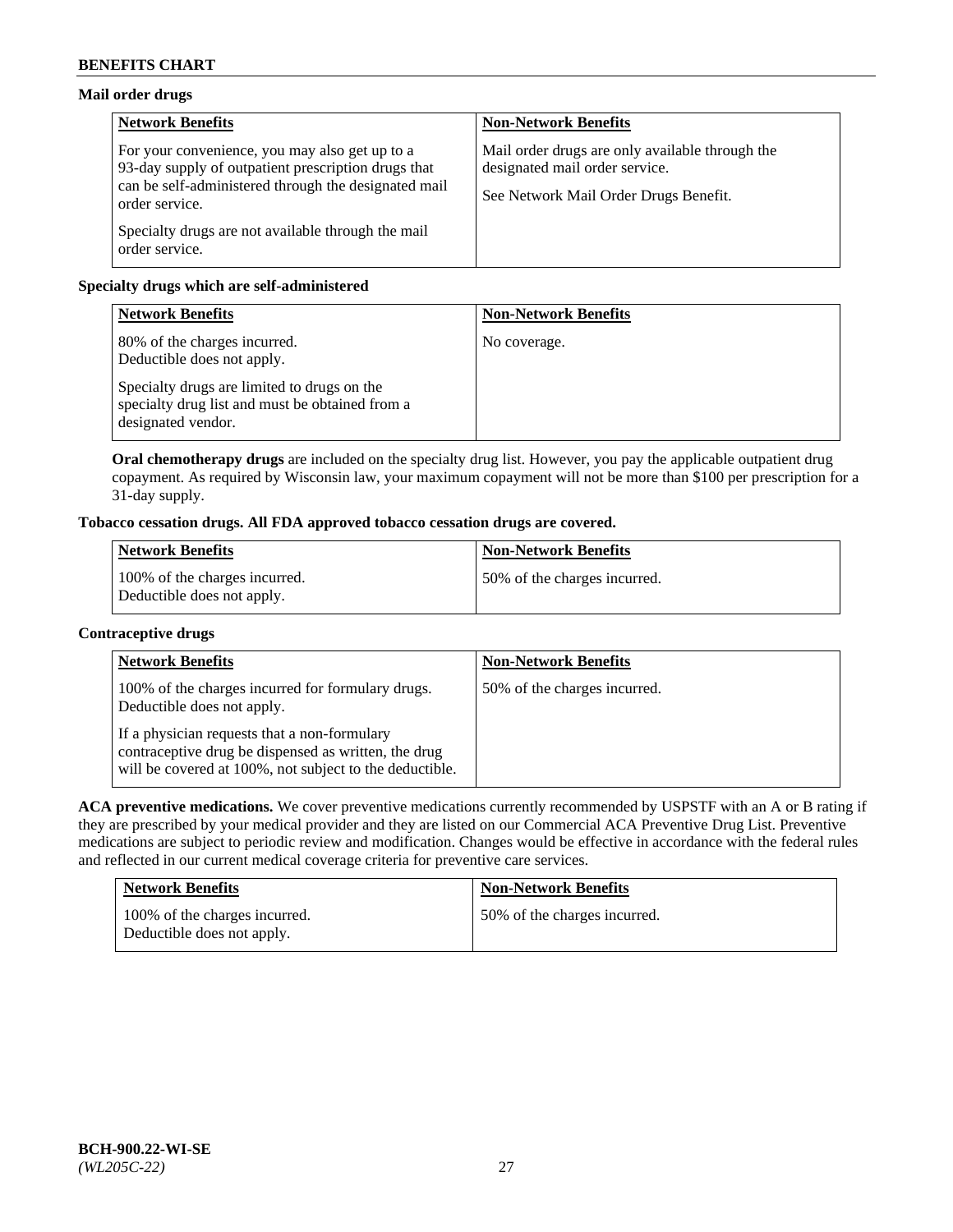## **Limitations:**

- Certain drugs may require prior authorization as indicated on the formulary. HealthPartners may require prior authorization for the drug and also the site where the drug will be provided. Certain drugs are subject to our utilization review process and quantity limits.
- Certain non-formulary drugs require prior authorization. In addition, certain drugs may be subject to any quantity limits applied as part of our trial program. The trial drug program applies to new prescriptions for certain drugs which have high toxicity, low tolerance, high costs and/or high potential for waste. Trial drugs are indicated on the formulary and/or the specialty drug list. Your first fill of a trial drug may be limited to less than a month supply. If the drug is well tolerated and effective, you will receive the remainder of your first month supply.
- If an Insured requests a brand name drug when there is a generic equivalent, the brand name drug will be covered up to the charge that would apply to the generic drug, minus any required copayment. If a physician requests that a brand name drug be dispensed as written, the drug will be paid at the non-formulary benefit.
- We may require insureds to try over-the-counter (OTC) drug alternatives before approving more costly formulary prescription drugs.
- Unless otherwise specified in the "Prescription Drug Services" section, you may receive up to a 31-day supply per prescription.
- A 93-day supply will be covered and dispensed only at pharmacies that participate in our extended day supply program.
- New prescriptions to treat certain chronic conditions are limited to a 31-day supply.
- No more than a 31-day supply of specialty drugs will be covered and dispensed at a time, unless it is a manufacturer supplied drug that cannot be split that supplies the insured with more than a 31-day supply.

**Not Covered:**Replacement of prescription drugs, medications, equipment and supplies due to loss, damage or theft.

- Nonprescription (over-the-counter) drugs or medications, including, but not limited to, vitamins, supplements, homeopathic remedies, and non-FDA approved drugs, unless listed on the formulary and prescribed by a physician or legally authorized health care provider under applicable state and federal law. This exclusion does not include over-thecounter contraceptives for women as allowed under the Affordable Care Act when the Insured obtains a prescription for the item. In addition, if the Insured obtains a prescription, this exclusion does not include aspirin to prevent cardiovascular disease for men and women of certain ages; folic acid supplements for women who may become pregnant; fluoride chemoprevention supplements for children without fluoride in their water source; and iron supplements for children ages 6-12 months who are at risk for anemia.
- All drugs for the treatment of sexual dysfunction.
- All drugs for the treatment of growth deficiency.
- Fertility drugs.
- Medical cannabis.
- Drugs on the Excluded Drug List. The Excluded Drug List includes select drugs within a therapy class that are not eligible for coverage. This includes drugs that may be excluded for certain indications. The Excluded Drug List is available at [healthpartners.com.](http://www.healthpartners.com/)
- Drugs that are newly approved by the FDA until they are reviewed and approved by HealthPartners Pharmacy and Therapeutics Committee.
- Medical devices approved by the FDA will not be covered under the "Prescription Drug Services" section unless they are on our formulary. Covered medical devices are generally submitted and reimbursed under your medical benefits.
- See "Services Not Covered" in the Certificate.

# **PREVENTIVE SERVICES**

## **Applicable Definitions:**

**Routine Preventive Services** are routine health care services that include screenings, check-ups and counseling to prevent illness, disease or other health problems before symptoms occur.

**Diagnostic Services** are services to help a provider understand your symptoms, diagnose illness and decide what treatment may be needed. They may be the same services that are listed as preventive services, but they are being used as diagnostic services. Your provider will determine if these services are preventive or diagnostic. These services are not preventive if received as part of a visit to diagnose, manage or maintain an acute or chronic medical condition, illness or injury. When that occurs, unless otherwise indicated below, standard deductibles, copayments or coinsurance apply.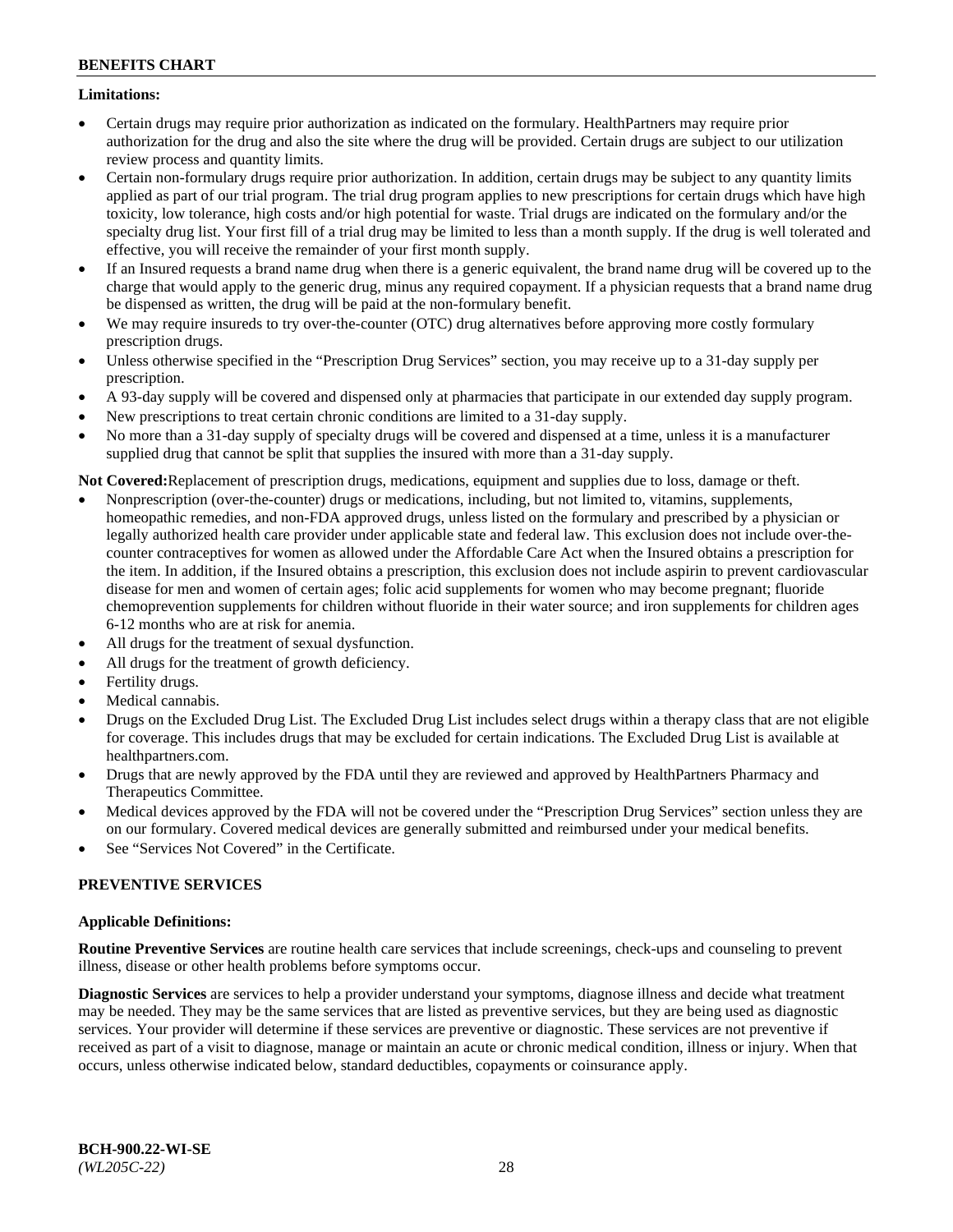## **Covered Services:**

We cover preventive services that meet any of the requirements under the Affordable Care Act (ACA) shown in the bulleted items below. These preventive services are covered at 100% under the Network Benefits with no deductible, copayments or coinsurance. (If a preventive service is not required by the ACA and it is covered at a lower benefit level, it will be specified below.) Preventive benefits mandated under the ACA are subject to periodic review and modification. Changes would be effective in accordance with the federal rules. Preventive services mandated by the ACA include:

- Evidence-based items or services that have in effect a rating of A or B in the current recommendations of the United States Preventive Services Task Force with respect to the individual;
- Immunizations for routine use in children, adolescents, and adults that have in effect a recommendation from the Advisory Committee on Immunization Practices of the Centers for Disease Control and Prevention with respect to the individual;
- With respect to infants, children, and adolescents, evidence-informed preventive care and screenings provided for in comprehensive guidelines supported by the Health Resources and Services Administration; and
- With respect to women, preventive care and screenings provided for in comprehensive guidelines supported by the Health Resources and Services Administration.

Covered services are based on established medical policies, which are subject to periodic review and modification by the medical or dental directors. These medical policies (medical coverage criteria) are available by calling Member Services, or logging on to your "*my*HealthPartners" account at [healthpartners.com.](https://www.healthpartners.com/hp/index.html)

## **ACA and state mandated preventive services are covered as follows:**

**Routine health exams and periodic health assessments.** A physician or health care provider will counsel you as to how often health assessments are needed based on age, sex and health status. This includes screening and counseling for tobacco cessation and all FDA approved tobacco cessation medications including over-the-counter drugs (as shown in the Prescription Drug Services section).

| Network Benefits                                            | <b>Non-Network Benefits</b>   |
|-------------------------------------------------------------|-------------------------------|
| 100% of the charges incurred.<br>Deductible does not apply. | 150% of the charges incurred. |

**Child health supervision services.** This includes pediatric preventive services such as newborn screenings, appropriate immunizations, developmental assessments and laboratory services appropriate to the age of the child from birth to 72 months and appropriate immunizations to age 18.

| <b>Network Benefits</b>                                     | <b>Non-Network Benefits</b>  |
|-------------------------------------------------------------|------------------------------|
| 100% of the charges incurred.<br>Deductible does not apply. | 50% of the charges incurred. |

#### **Routine prenatal care and exams**

| <b>Network Benefits</b>                                     | <b>Non-Network Benefits</b>   |
|-------------------------------------------------------------|-------------------------------|
| 100% of the charges incurred.<br>Deductible does not apply. | 150% of the charges incurred. |

**Routine postnatal care.** This includes health exams, assessments, education and counseling relating to the period immediately after childbirth.

| Network Benefits                                            | <b>Non-Network Benefits</b>  |
|-------------------------------------------------------------|------------------------------|
| 100% of the charges incurred.<br>Deductible does not apply. | 50% of the charges incurred. |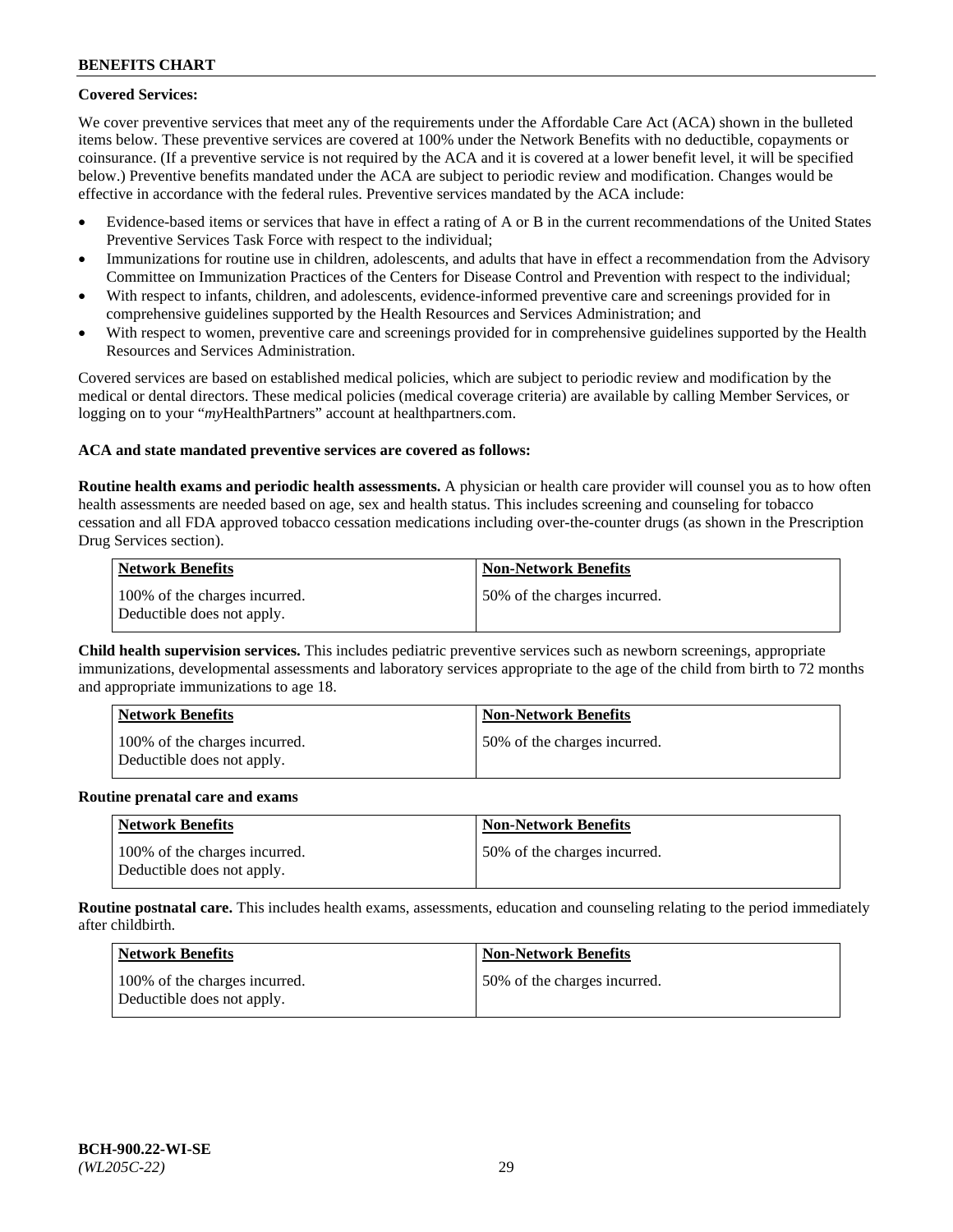**Routine screening procedures for cancer.** This includes colorectal screening and other cancer screenings recommended by the USPSTF with an A or B rating. Women's preventive health services below describe additional routine screening procedures for cancer.

| <b>Network Benefits</b>                                     | <b>Non-Network Benefits</b>   |
|-------------------------------------------------------------|-------------------------------|
| 100% of the charges incurred.<br>Deductible does not apply. | 150% of the charges incurred. |

**Professional voluntary family planning services.** This includes services to prevent or delay a pregnancy, including counseling and education. Services must be provided by a licensed provider.

| <b>Network Benefits</b>                                     | <b>Non-Network Benefits</b>  |
|-------------------------------------------------------------|------------------------------|
| 100% of the charges incurred.<br>Deductible does not apply. | 50% of the charges incurred. |

#### **Adult immunizations**

| <b>Network Benefits</b>                                     | <b>Non-Network Benefits</b>  |
|-------------------------------------------------------------|------------------------------|
| 100% of the charges incurred.<br>Deductible does not apply. | 50% of the charges incurred. |

**Women's preventive health services.** This includes mammograms, screenings for cervical cancer (pap smears), breast pumps, human papillomavirus (HPV) testing, counseling for sexually transmitted infections, counseling and screening for human immunodeficiency virus (HIV), and all FDA approved contraceptive methods as prescribed by a doctor, sterilization procedures, education and counseling (see the Prescription Drug Services section for coverage of oral contraceptive drugs). We also provide genetic screening for BRCA if someone in your family has the gene or you have a diagnosis of cancer.

The U.S. Preventive Services Task Force (USPSTF) recommends screening mammography, with or without clinical breast examination (CBE), every 1-2 years for women aged 40 and older. For women age 50 and older, we cover an annual mammogram.

| <b>Network Benefits</b>                                     | <b>Non-Network Benefits</b>   |
|-------------------------------------------------------------|-------------------------------|
| 100% of the charges incurred.<br>Deductible does not apply. | 150% of the charges incurred. |

**Obesity screening and management.** We cover obesity screening and counseling for all ages during a routine preventive care exam. If you are age 18 or older and have a body mass index of 30 or more, we also cover intensive obesity management to help you lose weight. Your primary care doctor can coordinate these services.

| Network Benefits                                            | <b>Non-Network Benefits</b>  |
|-------------------------------------------------------------|------------------------------|
| 100% of the charges incurred.<br>Deductible does not apply. | 50% of the charges incurred. |

**In addition to any ACA or state mandated preventive services referenced above, we cover the following eligible services:**

#### **Routine eye and hearing exams**

| <b>Network Benefits</b>                                     | <b>Non-Network Benefits</b>  |
|-------------------------------------------------------------|------------------------------|
| 100% of the charges incurred.<br>Deductible does not apply. | 50% of the charges incurred. |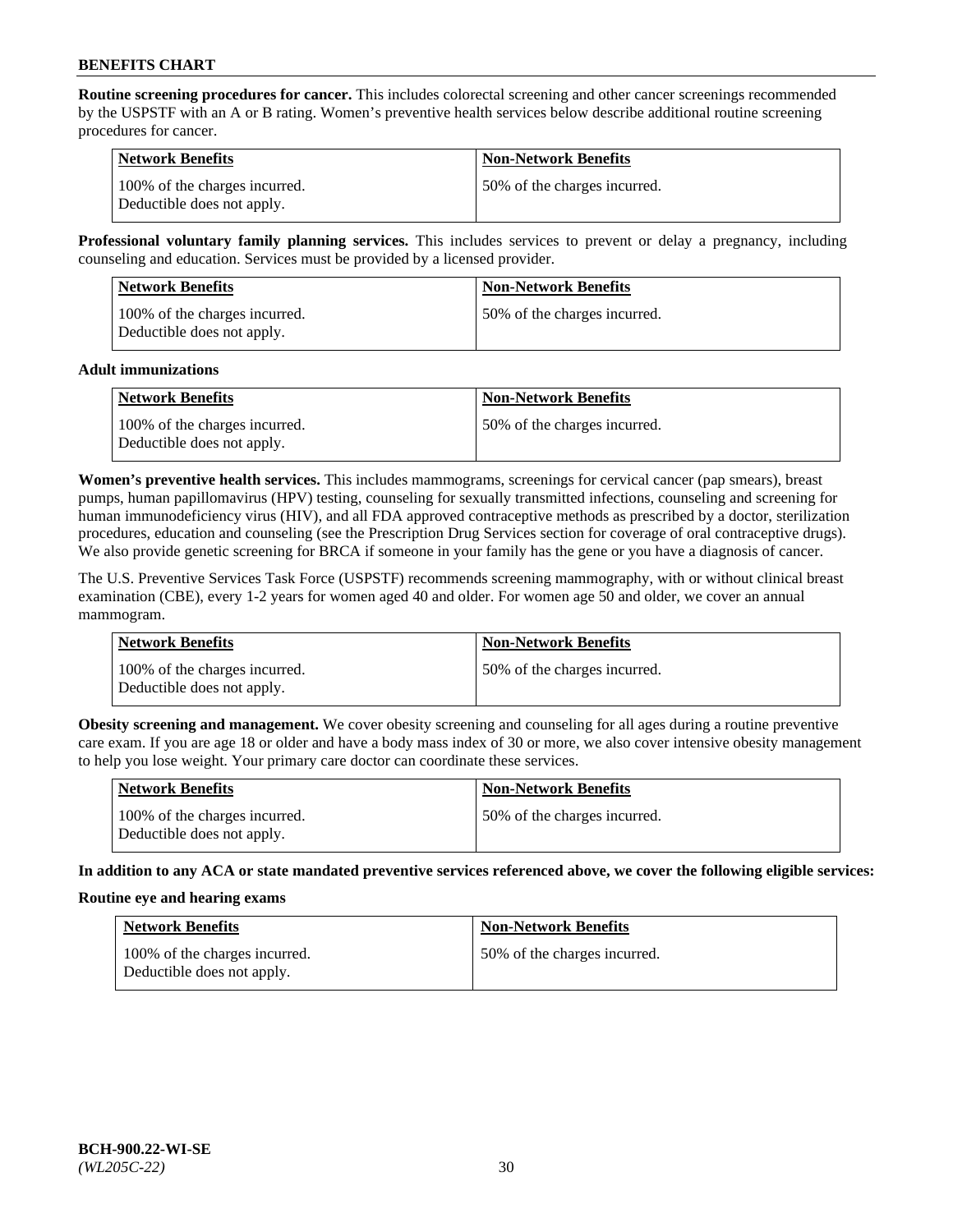**Ovarian cancer surveillance test for women who are at risk.** "At risk for ovarian cancer" means (1) having a family history that includes any of the following: one or more first-degree or second-degree relatives with ovarian cancer, clusters of female relatives with breast cancer or nonpolyposis colorectal cancer; or (2) testing positive for BRCA1 or BRCA2 mutations. "Surveillance test for ovarian cancer" means annual screening using CA-125 serum tumor marker testing, transvaginal ultrasound, pelvic examination or other proven ovarian screening tests currently being evaluated by the federal Food and Drug Administration or by the National Cancer Institute.

| <b>Network Benefits</b>                               | <b>Non-Network Benefits</b>                           |
|-------------------------------------------------------|-------------------------------------------------------|
| Coverage level is same as corresponding Network       | Coverage level is same as corresponding Non-Network   |
| Benefits, depending on type of service provided, such | Benefits, depending on type of service provided, such |
| as Diagnostic Imaging Services, Laboratory Services   | as Diagnostic Imaging Services, Laboratory Services   |
| or Office Visits for Illness or Injury, or Preventive | or Office Visits for Illness or Injury, or Preventive |
| Services.                                             | Services.                                             |

**Limitations:**Services are not preventive if received as part of a visit to diagnose, manage or maintain an acute or chronic medical condition, illness or injury. When that occurs, unless otherwise indicated above, standard deductibles, copayments or coinsurance apply.

## **Not Covered:**

See "Services Not Covered" in the Certificate.

## **TELEHEALTH/TELEMEDICINE SERVICES**

#### **Definitions:**

**Telehealth, Telemedicine, or Virtual Care.** This is a means of communication between a health care professional and a patient. This includes the use of secure electronic information, imaging, and communication technologies, including:

- interactive audio or audio-video
- interactive audio with store-and-forward technology
- chat-based and email-based systems
- physician-to-physician consultation
- patient education
- data transmission
- data interpretation
- digital diagnostics (algorithm-enabled diagnostic support)
- digital therapeutics (the use of personal health devices and sensors, either alone or in combination with conventional drug therapies, for disease prevention and management)

Services can be delivered:

Synchronously: the patient and health care professional are engaging with one another at the same time; or Asynchronously: the patient and health care professional engage with each other at different points in time.

**Telephone Visits.** Live, synchronous, interactive encounters over the telephone between a patient and a healthcare provider.

**E-visit or chat-based visits.** Asynchronous online or mobile app encounters to discuss a patient's personal health information, vital signs, and other physiologic data or diagnostic images. The healthcare provider reviews and delivers a consultation, diagnosis, prescription or treatment plan after reviewing the patient's visit information.

**Virtuwell<sup>®</sup>.** This is an online service for you to receive a diagnosis and treatment for certain conditions, such as a cold, flu, ear pain and sinus infections. You may access the Virtuwell website at [virtuwell.com.](https://www.virtuwell.com/)

**Video Visits.** Live, synchronous, interactive encounters using secure web-based video between a patient and a healthcare provider.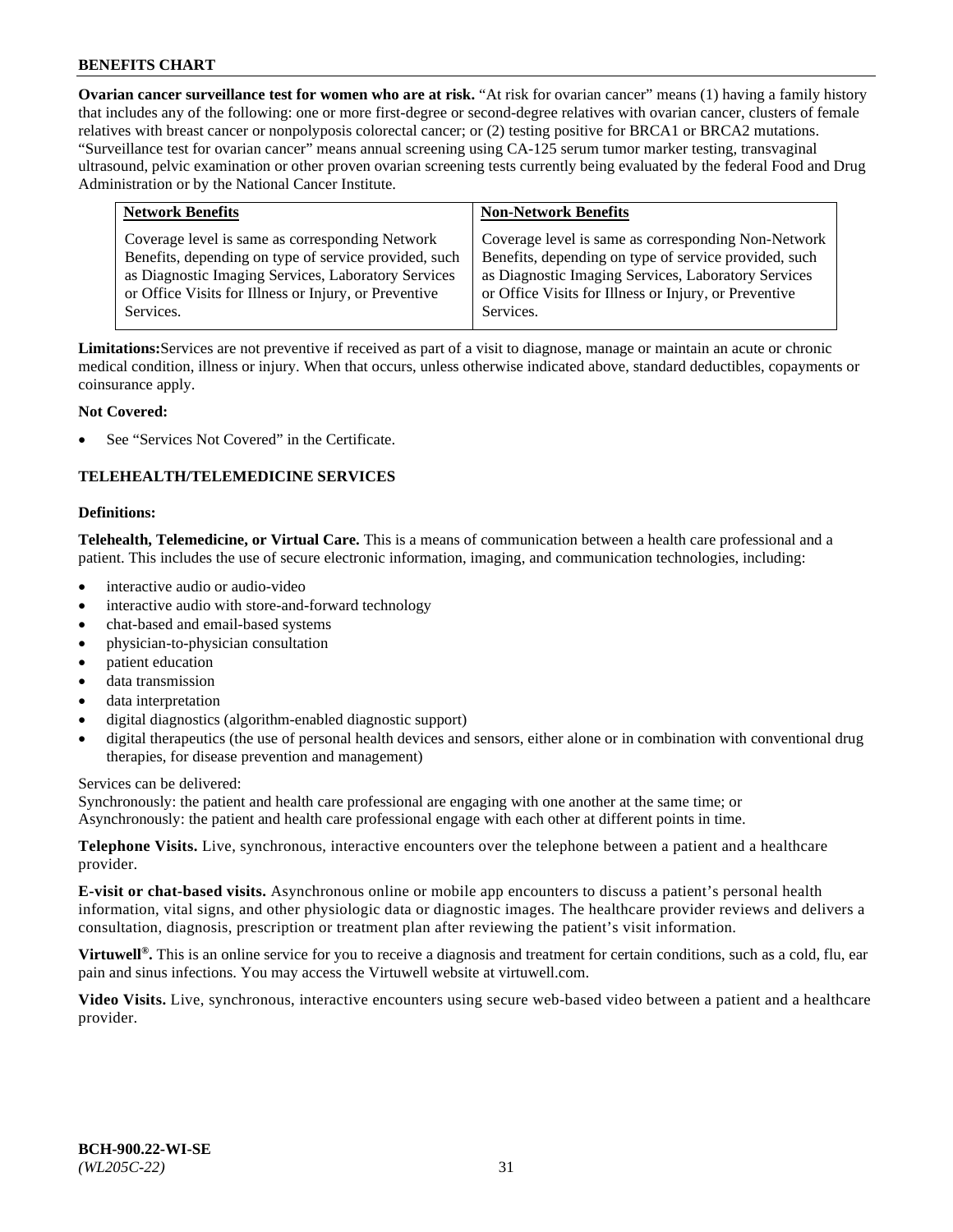## **Covered Services:**

The Plan covers the following methods of receiving care for services that would be eligible under the Plan if the service were provided in person.

### **Scheduled telephone visits**

| <b>Network Benefits</b>                                                                                  | <b>Non-Network Benefits</b>  |
|----------------------------------------------------------------------------------------------------------|------------------------------|
| 100% of the charges incurred, subject to a<br>copayment of \$15 per visit.<br>Deductible does not apply. | 50% of the charges incurred. |

### **E-visits**

### **Access to online care through Virtuwell at [virtuwell.com](https://www.virtuwell.com/)**

| Network Benefits                                            | <b>Non-Network Benefits</b> |
|-------------------------------------------------------------|-----------------------------|
| 100% of the charges incurred.<br>Deductible does not apply. | Not applicable.             |

### **All other E-visits**

| <b>Network Benefits</b>                                                                                  | <b>Non-Network Benefits</b>  |
|----------------------------------------------------------------------------------------------------------|------------------------------|
| 100% of the charges incurred, subject to a<br>copayment of \$15 per visit.<br>Deductible does not apply. | 50% of the charges incurred. |

#### **Video visits**

| <b>Network Benefits</b>                                      | <b>Non-Network Benefits</b>                            |
|--------------------------------------------------------------|--------------------------------------------------------|
| Coverage level is same as corresponding Network              | Coverage level is same as corresponding Non-           |
| Benefits, depending on type of service provided, such as     | Network Benefits, depending on type of service         |
| Office Visits for Illness or Injury, Inpatient or Outpatient | provided, such as Office Visits for Illness or Injury, |
| <b>Hospital Services.</b>                                    | Inpatient or Outpatient Hospital Services.             |

#### **Not Covered:**

See "Services Not Covered" in the Certificate.

## **TRANSPLANT SERVICES**

#### **Applicable Definitions:**

**Autologous.** This is when the source of cells is from the individual's own marrow or stem cells.

**Allogeneic.** This is when the source of cells is from a related or unrelated donor's marrow or stem cells.

**Allogeneic Bone Marrow Transplant.** This is when the bone marrow is harvested from the related or unrelated donor and stored. The patient undergoes treatment which includes tumor ablation with high-dose chemotherapy and/or radiation. The bone marrow is reinfused (transplanted).

**Autologous Bone Marrow Transplant.** This is when the bone marrow is harvested from the individual and stored. The patient undergoes treatment which includes tumor ablation with high-dose chemotherapy and/or radiation. The bone marrow is reinfused (transplanted).

**Autologous/Allogeneic Stem Cell Support.** This is a treatment process that includes stem cell harvest from either bone marrow or peripheral blood, tumor ablation with high-dose chemotherapy and/or radiation, stem cell reinfusion, and related care. Autologous/allogeneic bone marrow transplantation and high dose chemotherapy with peripheral stem cell rescue/support are considered to be autologous/allogeneic stem cell support.

**Designated Transplant Center.** This is any health care provider, group or association of health care providers designated by us to provide services, supplies or drugs for specified transplants for our Insureds.

**BCH-900.22-WI-SE**  *(WL205C-22)* 32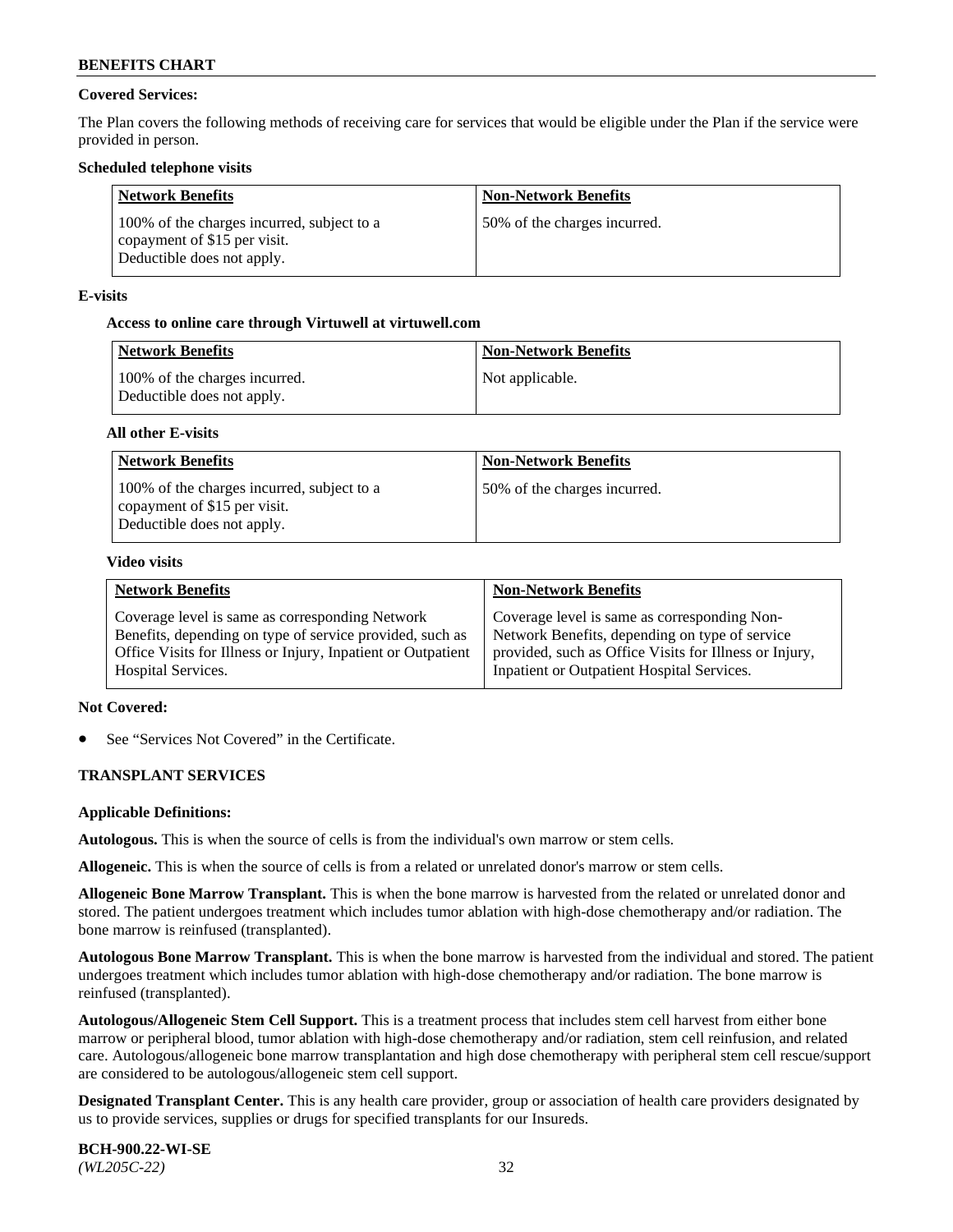**Transplant Services.** This is transplantation (including retransplants) of the human organs or tissue listed below, including all related post-surgical treatment, follow-up care and drugs and multiple transplants for a related cause. Transplant services do not include other organ or tissue transplants or surgical implantation of mechanical devices functioning as a human organ, except surgical implantation of an FDA approved Ventricular Assist Device (VAD) or total artificial heart, functioning as a temporary bridge to heart transplantation.

Prior authorization is required prior to consultation to support coordination of care and benefits.

## **Covered Services:**

We cover eligible transplant services (as defined above) while you are covered under the Certificate. Transplants that will be considered for coverage are limited to the following:

- Kidney transplants for end-stage disease.
- Cornea transplants for end-stage disease.
- Heart transplants for end-stage disease.
- Lung transplants or heart/lung transplants for: (1) primary pulmonary hypertension; (2) Eisenmenger's syndrome; (3) endstage pulmonary fibrosis; (4) alpha 1 antitrypsin disease; (5) cystic fibrosis; and (6) emphysema.
- Liver transplants for: (1) biliary atresia in children; (2) primary biliary cirrhosis; (3) post-acute viral infection (including hepatitis A, hepatitis B antigen e negative and hepatitis C) causing acute atrophy or post-necrotic cirrhosis; (4) primary sclerosing cholangitis; (5) alcoholic cirrhosis; and (6) hepatocellular carcinoma.
- Allogeneic bone marrow transplants or peripheral stem cell support associated with high dose chemotherapy for: (1) acute myelogenous leukemia; (2) acute lymphocytic leukemia; (3) chronic myelogenous leukemia; (4) severe combined immunodeficiency disease; (5) Wiskott-Aldrich syndrome; (6) aplastic anemia; (7) sickle cell anemia; (8) non-relapsed or relapsed non-Hodgkin's lymphoma; (9) multiple myeloma; and (10) testicular cancer.
- Autologous bone marrow transplants or peripheral stem cell support associated with high-dose chemotherapy for: (1) acute leukemias; (2) non-Hodgkin's lymphoma; (3) Hodgkin's disease; (4) Burkitt's lymphoma; (5) neuroblastoma; (6) multiple myeloma; (7) chronic myelogenous leukemia; and (8) non-relapsed non-Hodgkin's lymphoma.
- Pancreas transplants for simultaneous pancreas-kidney transplants for diabetes, pancreas after kidney, living related segmental simultaneous pancreas kidney transplantation and pancreas transplant alone.

To receive Network Benefits, charges for transplant services must be incurred at a Designated Transplant Center.

The transplant-related treatment provided, including expenses incurred for directly related donor services, shall be subject to and in accordance with the provisions, limitations, maximums and other terms of the Certificate.

Medical and hospital expenses of the donor are covered only when the recipient is an Insured and the transplant and directly related donor expenses have been prior authorized for coverage. Treatment of medical complications that may occur to the donor are not covered. Donors are not considered Insureds, and are therefore not eligible for the rights afforded to Insureds under the Certificate.

The list of eligible transplant services and coverage determinations are based on established medical policies, which are subject to periodic review and modification by the medical director.

| <b>Network Benefits</b>                          | <b>Non-Network Benefits</b>                          |
|--------------------------------------------------|------------------------------------------------------|
| See Network Inpatient Hospital Services Benefit. | See Non-Network Inpatient Hospital Services Benefit. |

**Kidney disease treatment.** We cover services for kidney disease treatment, including dialysis, transplantation and donor related services. Donor related expenses are covered as described above.

| <b>Network Benefits</b>                               | Non-Network Benefits                                  |
|-------------------------------------------------------|-------------------------------------------------------|
| Coverage level is same as corresponding Network       | Coverage level is same as corresponding Non-Network   |
| Benefits, depending on type of service provided, such | Benefits, depending on type of service provided, such |
| as Office Visits for Illness or Injury, Inpatient or  | as Office Visits for Illness or Injury, Inpatient or  |
| <b>Outpatient Hospital Services.</b>                  | Outpatient Hospital Services.                         |